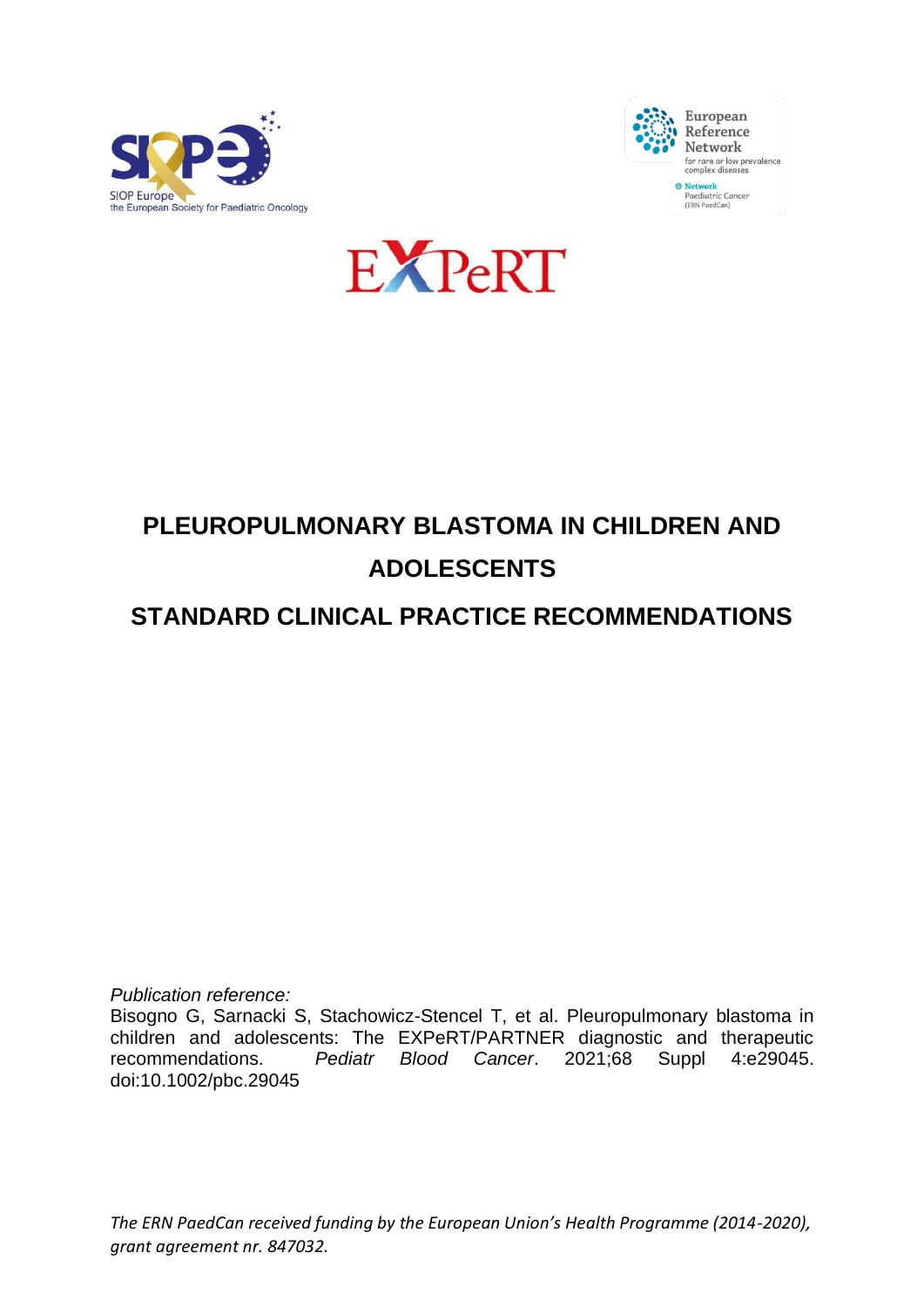#### **DISCLAIMER:**

These ESCP guidance documents were produced by the relevant tumour group or specialist committee as recommendations on current best practice. The ESCP guidance documents are not clinical trial protocols.

The interpretation and responsibility of the use of ESCP guidance documents lies fully with the user who retains full responsibility for the use of these guidance documents and his actions and (treatment) decisions based thereon, such as, but without limitation thereto: checking and prescribing certain doses, checking prescriptions, etc. A user should never base its decision solely on the content of these guidance documents and should always check any other relevant medical information that is available and make appropriate use of all relevant medical information.

These guidance documents have been made publicly available by SIOP Europe – the European Society of Paediatric Oncology and the European Reference Network for Paediatric Oncology (ERN PaedCan). It is the responsibility of the user who downloads these documents to make sure that:

- · their use within the Paediatric Clinical Unit / Hospital is approved according to the local clinical governance procedures.
- · appropriate document control measures are in place to ensure that the most up to date locally approved versions are considered.
- · any anomalies or discrepancies within the documents are immediately brought to the attention of the relevant special interest group chair and the European Clinical Study Group who has developed the ESCP guidance document.

Every care has been taken whilst preparing these documents to ensure that they are free of errors. Nonetheless, SIOP Europe and ERN PaedCan cannot be held liable for possible errors or mistakes in these guidance documents, nor can SIOP Europe and ERN PaedCan be held liable for any kind of damage resulting out of the use of these guidance documents.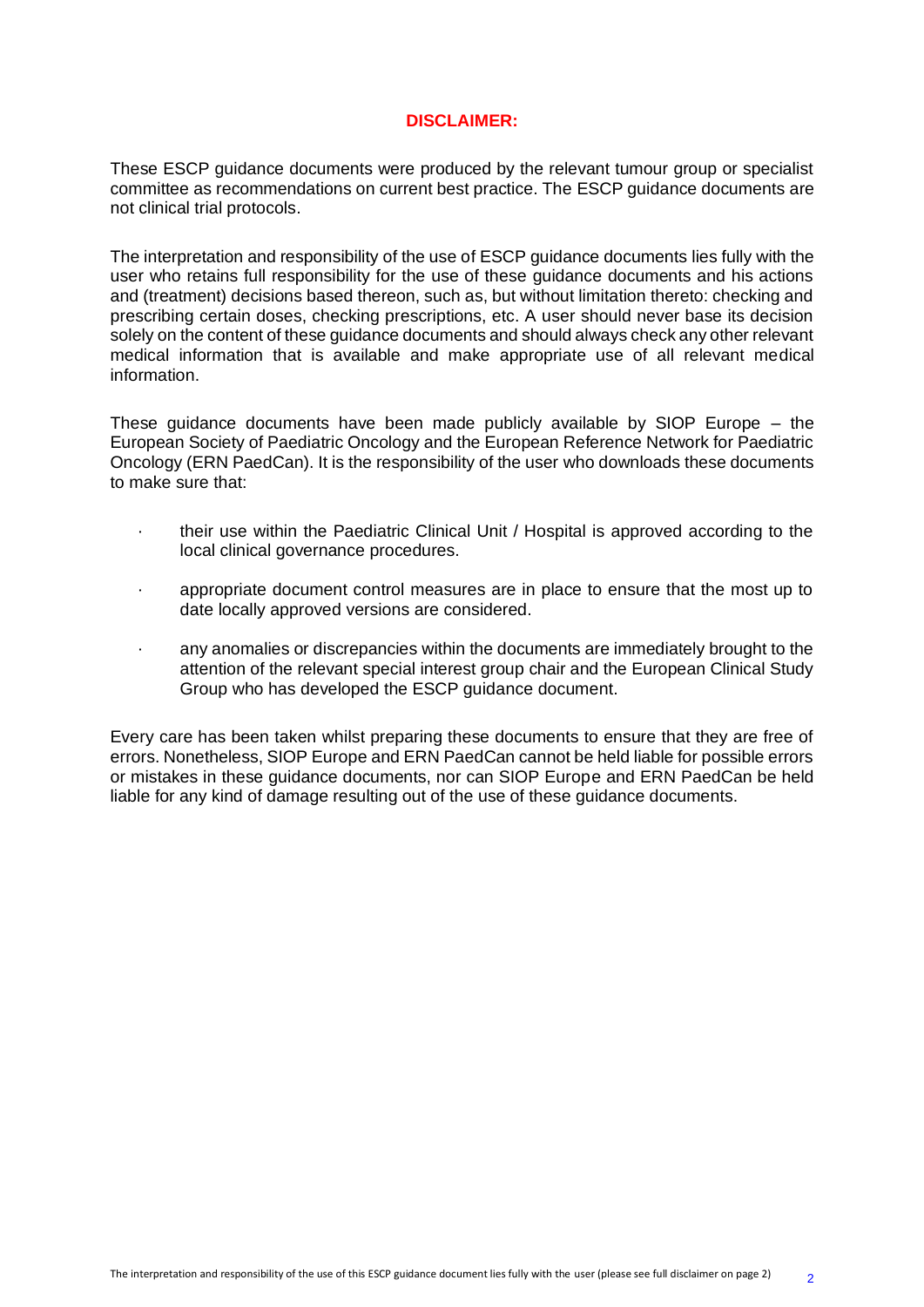#### **TITLE: PLEUROPULMONARY BLASTOMA IN CHILDREN AND ADOLESCENTS**

Document version: 2.0 (July 2021)

#### **This document has been developed by** EXPeRT as part of the EU funded PARTNER project:

PARTNER aims to create a European Registry dedicated to children and adolescents with very rare tumors (VRT) linking existing national registries and to provide a registry for those countries not already having a registry for VRT in place. The European Registry will be an essential part of the activity of the VRT subnetwork part of the ERN PaedCan. The possibility to link the registry with a virtual consultation system and the elaboration of diagnostic/treatment recommendations will create a platform that can be easily accessed by EU Health care providers. The increasing expertise in VRT based on the data collected in the European registry will increase the capacity to provide international consultation and define standard of treatment recommendations. This will ultimately result in improved patients' care and reduce currently existing inequalities in cancer outcome across EU member states.

#### **Working Group:**

Coordinators: Daniel Orbach (Pediatric-adolescent-young adult department, Institut Curie, Paris, France), Gianni Bisogno (Pediatric Hematology and Oncology Division, Padova University, Padova, Italy), Ines B. Brecht (Pediatric Hematology and Oncology, Children's Hospital, Eberhard-Karls-Universitaet Tuebingen, Germany).

LHEAR member: Teresa Stachowicz-Stencel, Ewa Bien (Department of Pediatrics, Medical University, Gdansk, Poland), Jelena Roganovic (Department of Pediatrics, Clinical Hospital Center Rijeka, University of Rijeka, Croatia).

Additional members: Sabine Sarnacki, M.D, Ph.D (Department of Pediatric Surgery, Hôpital Necker-Enfants-Malades and Assistance Publique Hôpitaux de Paris, Université de Paris, Paris, France), M Gauthier-Villars, M.D (Genetic department, Institut Curie, Paris, France), S Helfre, M.D (Radiotherapy department, Institut Curie, France), F Hameury, M.D (IHOP, Lyon, France), V Minard-Colin (Department of Paediatric and Adolescent Oncology, INSERM U1015, Gustave Roussy, Université Paris-Saclay, Villejuif, France), Tal Ben-Ami (Pediatric Hematology Unit, Kaplan Medical Center, Rehovot, Israel), Dominik T. Schneider MD PhD (Klinikum Dortmund, Germany)

External advisors: Ewa Koscielniak (Pediatrics 5 (Oncology, Hematology, Immunology), Klinikum Stuttgart - Olgahospital, Stuttgart Cancer Center, Zentrum für Kinder-, Jugend- und Frauenmedizin, Stuttgart, Germany;) Kris Ann P. Schultz (International PPB/*DICER1* Registry, Cancer and Blood Disorders, Children's Minnesota, Minneapolis, Minnesota, USA).

| Andrea Ferrari          | Italy - Milan               |
|-------------------------|-----------------------------|
| Bernadette Brennan      | United Kingdom - Manchester |
| Ricardo Lopez           | Spain – Baracaldo           |
| Maja Cesen/Marko Kavčič | Slovenia – Ljubljana        |
| Alexandra Kolenova      | Slovakia – Bratislava       |
| Kata Martinova          | FYR Macedonia – Skopje      |
| Milena Villarroel       | Chile - Santiago            |
| Gustaf Osterlundh       | Sweden - Goteborg           |
| Apostolos Pourtsidis    | Greece – Athens             |
| Anita Kienesberger      | Austria – Wien              |
| <b>Yves Reguerre</b>    | France - La Réunion         |
| Jan Godzinski           | Poland – Wroclaw            |

#### **Other PARTN-ER members:**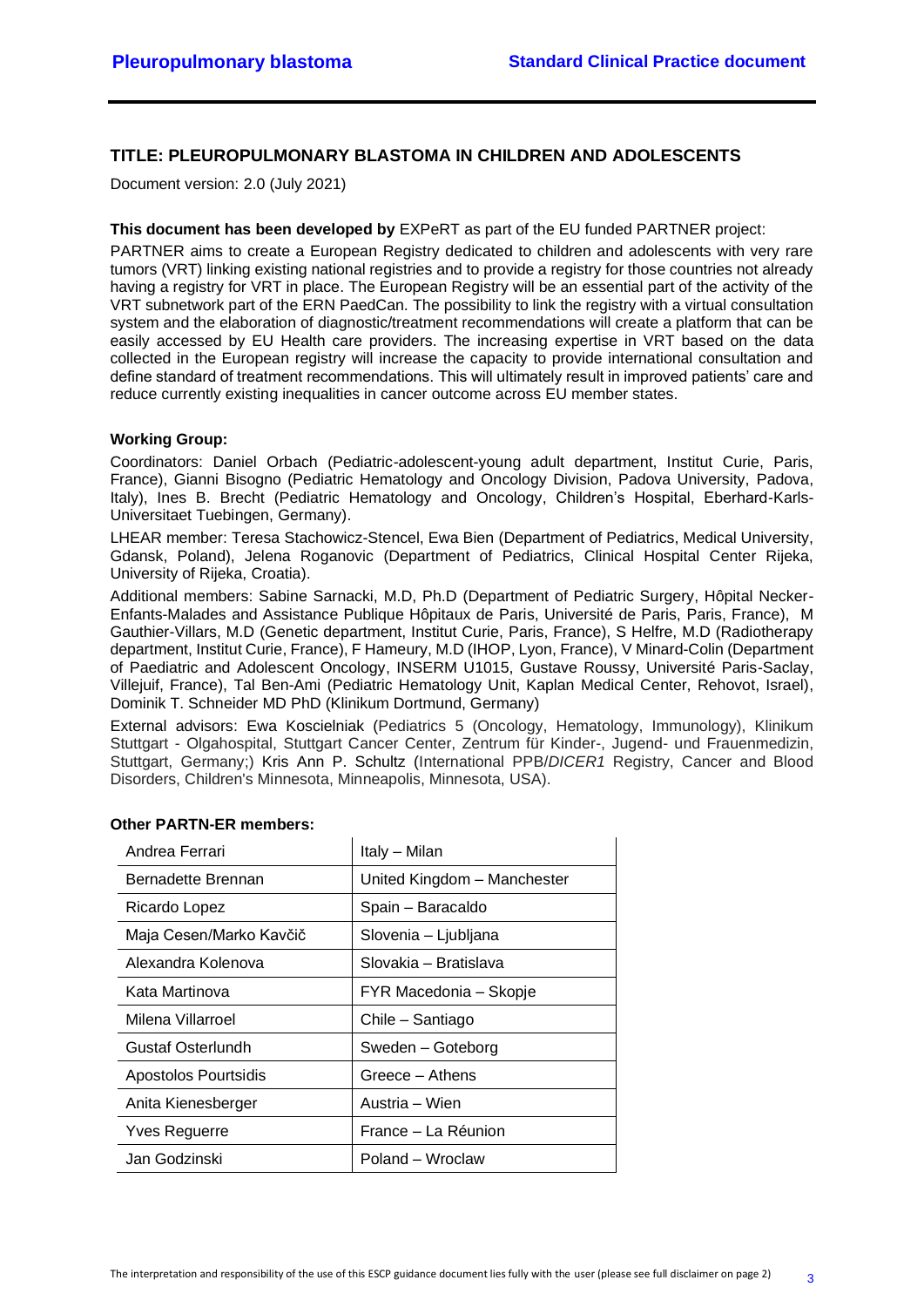| Rodica Cosnarovic | Romani - Cluj Napoca        |  |  |  |  |  |
|-------------------|-----------------------------|--|--|--|--|--|
| Dragana Janic     | Serbia - Belgrade           |  |  |  |  |  |
| Denis Kachanov    | Russian Federation - Moscow |  |  |  |  |  |

#### **Global coordination** of the ESCP:

- D Orbach, MD (SIREDO oncology center, Institut Curie, Paris, France)
- Medical writer: A Surun, MD (SIREDO oncology center, Institut Curie, Paris, France)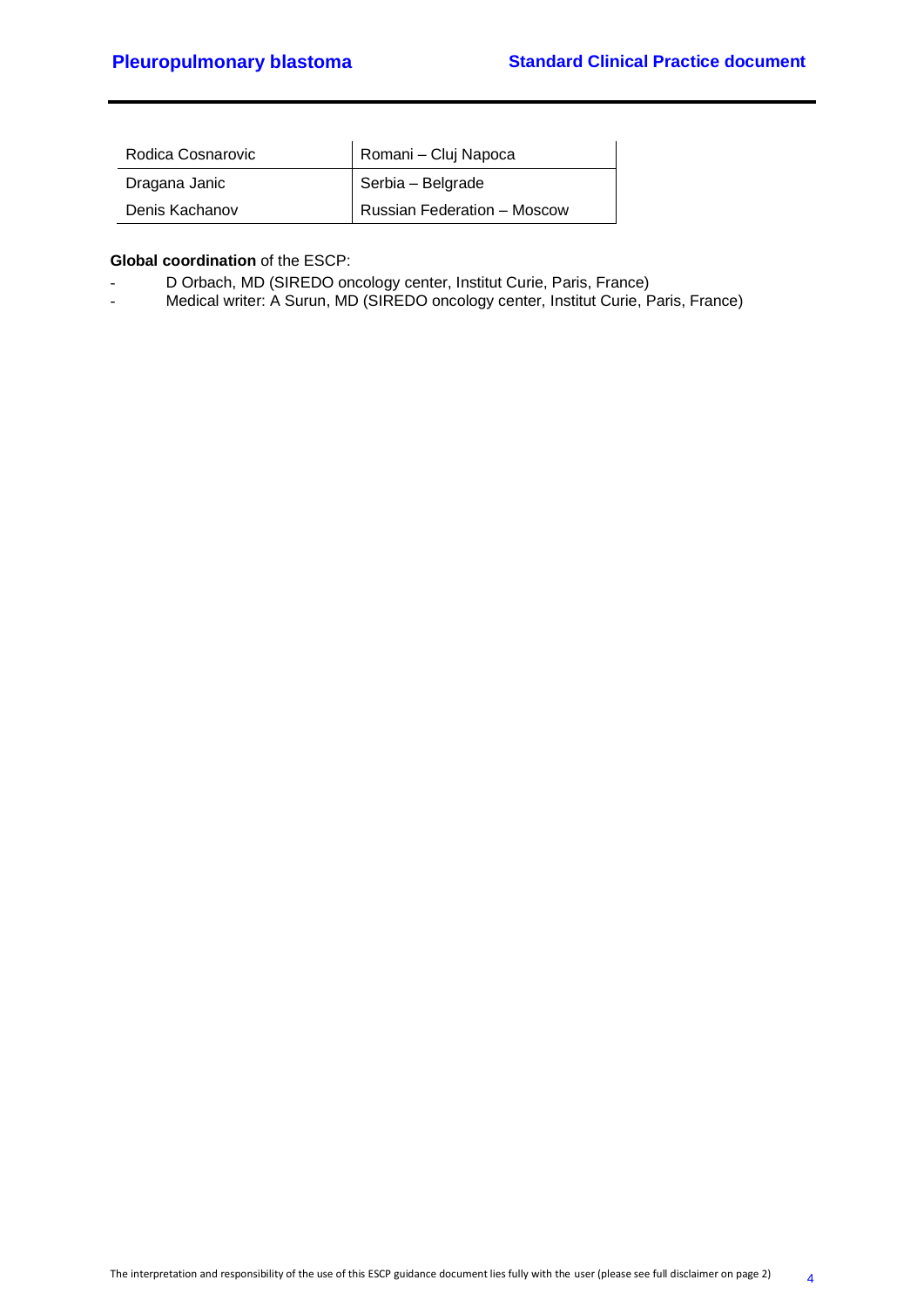| <b>Table of contents</b>                                                           |  |
|------------------------------------------------------------------------------------|--|
|                                                                                    |  |
| 1.1                                                                                |  |
| 1.2                                                                                |  |
|                                                                                    |  |
|                                                                                    |  |
| 3.1                                                                                |  |
| 3.1.1                                                                              |  |
| 3.1.2                                                                              |  |
| 3.1.3                                                                              |  |
| 3.1.4                                                                              |  |
|                                                                                    |  |
| 4.1                                                                                |  |
| 4.1.1                                                                              |  |
| 4.1.2                                                                              |  |
| 4.1.3                                                                              |  |
| 4.2                                                                                |  |
| 4.2.1                                                                              |  |
| 4.2.2                                                                              |  |
| 4.2.3                                                                              |  |
| 4.3                                                                                |  |
| Summary of known adverse events associated with treatment recommendation 11<br>4.4 |  |
| 4.5                                                                                |  |
| 4.6                                                                                |  |
| 4.7                                                                                |  |
| 4.8                                                                                |  |
|                                                                                    |  |
|                                                                                    |  |
|                                                                                    |  |
|                                                                                    |  |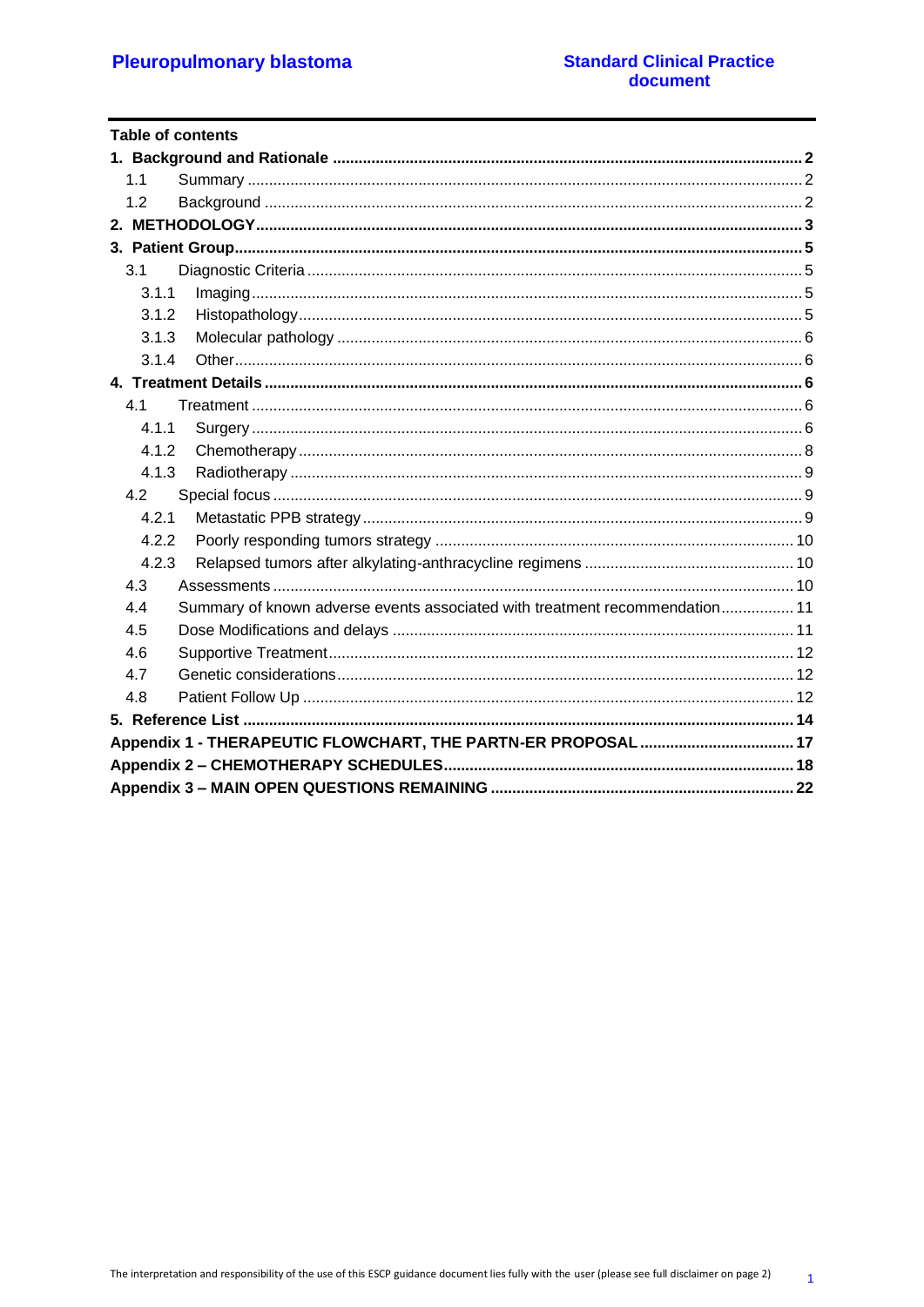#### **1. BACKGROUND AND RATIONALE**

#### <span id="page-5-1"></span><span id="page-5-0"></span>**1.1 Summary**

Pleuropulmonary blastoma (PPB) is a rare cancer occurring mainly during early childhood and often associated with germline *DICER1* mutations. It is classified by the macroscopic appearance into 3 interrelated clinico-pathologic entities on a developmental continuum. Complete tumor resection is a main prognostic factor and can be performed at diagnosis or after a neo-adjuvant treatment that includes chemotherapy, and in some cases radiotherapy. Optimal modalities of neo- or adjuvant treatments can be challenging taking into account potential long-term toxicities in this young population. This document presents the recommendations for the diagnosis and treatment of children and adolescents with PPB elaborated by the European Cooperative Study Group for Pediatric Rare Tumors (EXPeRT) within the EU-funded project PARTNER (Paediatric Rare Tumours Network - European Registry).

#### <span id="page-5-2"></span>**1.2 Background**

Pleuropulmonary blastoma (PPB) is a very rare neoplasm arising in the lungs and presenting in early childhood, with most cases diagnosed in children less than 6 years of age. It is a dysembryonic malignancy believed to arise from the pleuropulmonary mesenchyme. PPB is classified according to its macroscopic appearance into 3 interrelated clinico-pathologic entities which represent a developmental continuum: Type I (cystic), Type II (solid and cystic), and Type III (solid). The solid component of both type II and III may show a mixed-pattern including high grade sarcoma elements [1-3]. Type I cystic PPB may progress to the aggressive Type II and Type III PPB but may also regress to Type Ir, where r stands for regressed/regressing [4, 5] and no malignant cells are present. Types II-III PPB should be considered aggressive tumors. PPB is distinct from adult-type pulmonary blastoma and infantile pulmonary teratoid tumor. Microscopically, PPB is characterized by blastematous islands with high mitotic activity associated with areas of spindle cells that can be undifferentiated or in various stages of malignant differentiation (rhabdomyosarcoma, chondrosarcoma, liposarcoma). This tumor is the seminal disease of the spectrum of the *DICER1*-related tumors which also includes ovarian sex cord-stromal tumors, nodular hyperplasia of the thyroid gland and thyroid carcinoma, cystic nephroma, pineoblastoma, pituitary blastoma, uterine cervical rhabdomyosarcoma, ciliary-body medulloepithelioma and nasal chondromesenchymal hamartoma [6-8]. Multimodality treatment has increased the possibility of survival, and approximately> 90% of children with Type I, > 70% with Type II and > 50% with Type III PPB can be cured [9, 10].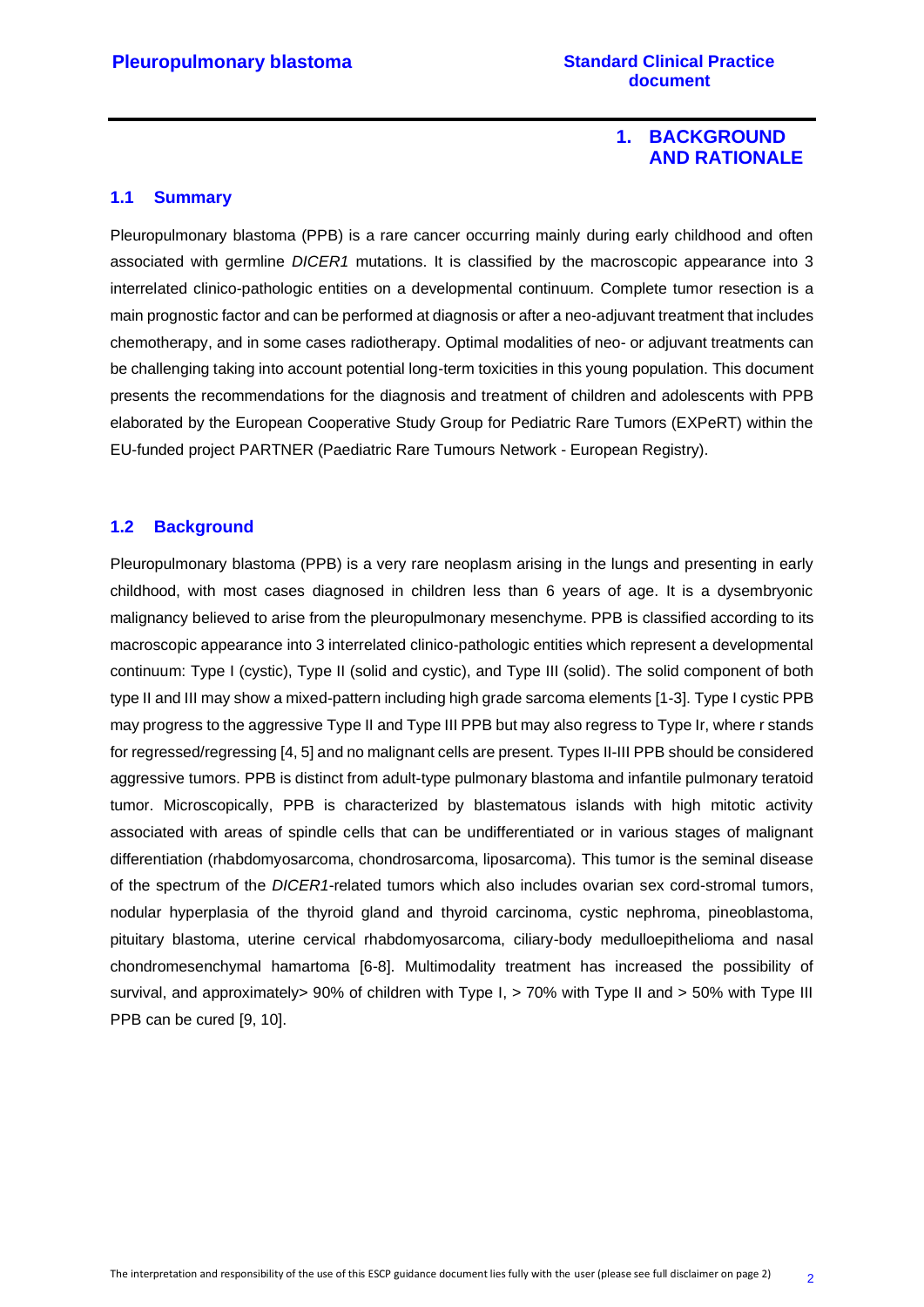### **2. METHODOLOGY**

<span id="page-6-0"></span>According to the Consensus Conference Standard Operating Procedure methodology, the levels of evidence can be classified from Level I to V and the grades of recommendation A to E (*Table 1*).

|    | Levels of evidence                                                                                                                                                                                  |
|----|-----------------------------------------------------------------------------------------------------------------------------------------------------------------------------------------------------|
|    | Evidence from at least one large randomized, controlled trial of good methodological quality (low<br>potential for bias) or meta-analyses of well-conducted randomized trials without heterogeneity |
| Ш  | Small, randomized trials or large randomized trials with a suspicion of bias (lower methodological<br>quality) or meta-analyses of such trials or of trials with demonstrated heterogeneity         |
| Ш  | Prospective cohort studies                                                                                                                                                                          |
| IV | Retrospective cohort studies or case–control studies                                                                                                                                                |
| V  | Studies without control group, case reports, expert opinions                                                                                                                                        |
|    | <b>Grades of recommendation</b>                                                                                                                                                                     |
| A  | Strong evidence for efficacy with a substantial clinical benefit, strongly recommended                                                                                                              |
| B  | Strong or moderate evidence for efficacy but with a limited clinical benefit, generally<br>recommended                                                                                              |
| C  | Insufficient evidence for efficacy or benefit does not outweigh the risk or the disadvantages<br>(adverse events, costs, ), optional                                                                |
| D  | Moderate evidence against efficacy or for adverse outcome, generally not recommended                                                                                                                |
| Е  | Strong evidence against efficacy or for adverse outcome, never recommended                                                                                                                          |

**Table 1.** Levels of evidence and grades of recommendation (adapted from the Infectious Disease Society of America-United States Public Health Service Grading System)

EXPeRT/PARTN-ER members recognized that due to the rarity of this tumor, no evidence of Level I to II exists. Therefore, recommendations for VRTs are developed based on the evidence collected from some published prospective studies (Level III), but more frequently retrospective series (Level IV), case reports (Level V) and personal expertise (Level V). In addition, the "strength" of recommendations will be categorized by additional grading (Grade A to E).

To identify tumors that need shared recommendations, PARTN-ER members designed the following procedure: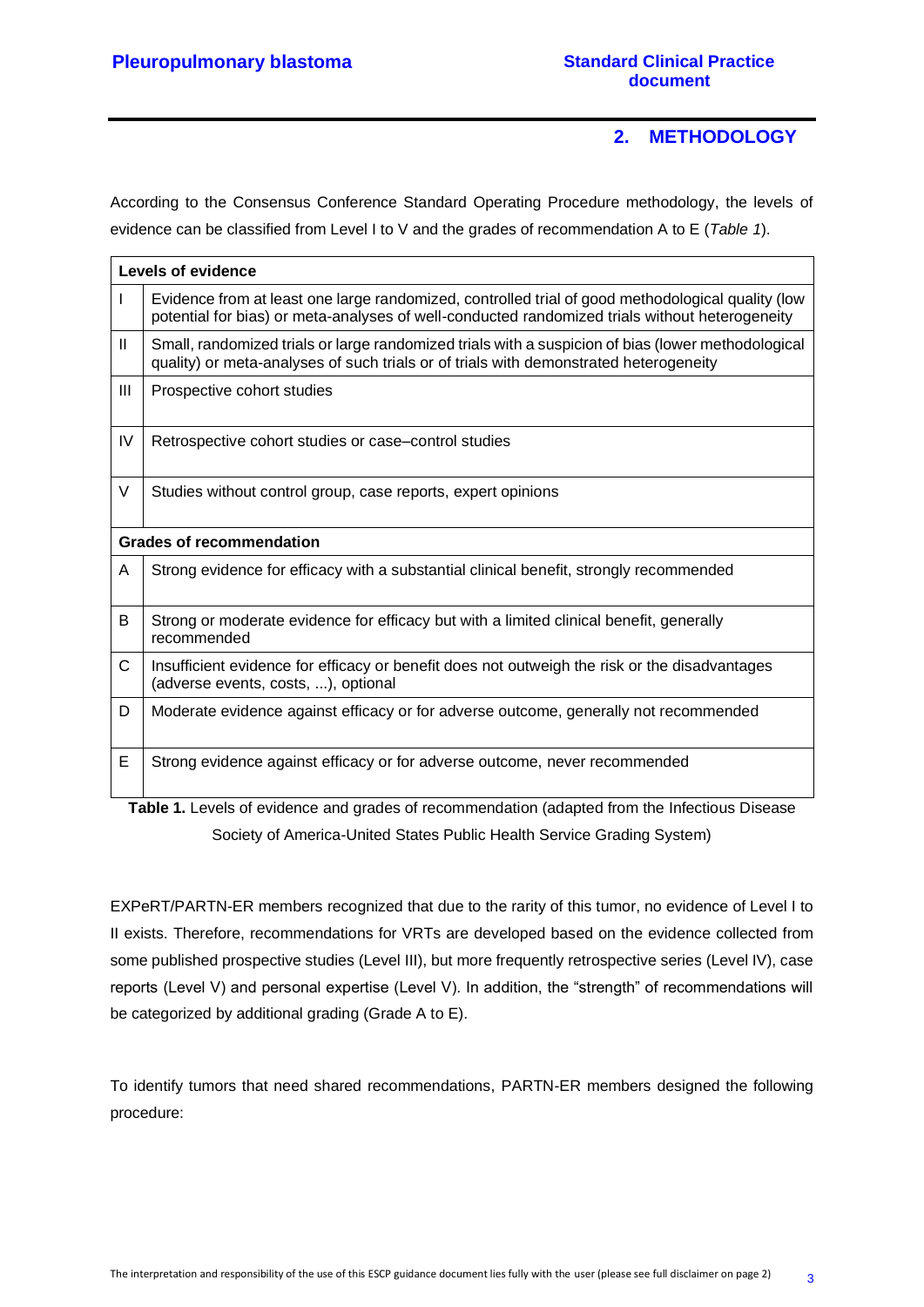- Identification of the tumor of interest on the base of its relevance, and previous PARTN-ER experience, (i.e., data analysis and publication). Tumors should be classified as VRT (i.e. < 2/100000/inhabitants/y), .

- Designation of two main coordinators for each VRT on the basis of their experience (data analysis, publications, personal experience).

Coordinators have to:

- Analyze the medical literature and select the relevant papers.

- Propose a series of recommendation in a form of a first draft of recommendations.

- Identify the main diagnostic and therapeutic problems for the designated VRT. The first drafts will be shared and discussed, along with the relevant publications, into a selected expert group of PARTN-ER members and annotated.

- Produce a draft version of recommendations, taking into account proposals from the group of selected PARTN-ER members.

- Propose a mature version of the recommendations to external experts identified by the coordinators based on a recognized experience on the tumor (pediatricians, medical oncologist, radiation oncologist, surgeon…).

- The final version has to be validated by the whole PARTN-ER group. In case of remaining disagreements, a vote has to be done, during a consensus meeting, to agree on in a final recommendation.

- The final version should be submitted for publication to a peer-reviewed journal.

The final document including recommendations will be available on the EXPeRT website: [https://www.raretumors-children.eu/.](https://www.raretumors-children.eu/)

NB: These guidelines may change over time according to new data available. Local clinicians remain responsible for the care of his patient. The EXPeRT/PARTN-ER members are not responsible for results or complications related to their use. If necessary, medical discussions are possible with EXPeRT members of these groups via the group's consultation platform and virtual tumor board: *https://vrt.cineca.it*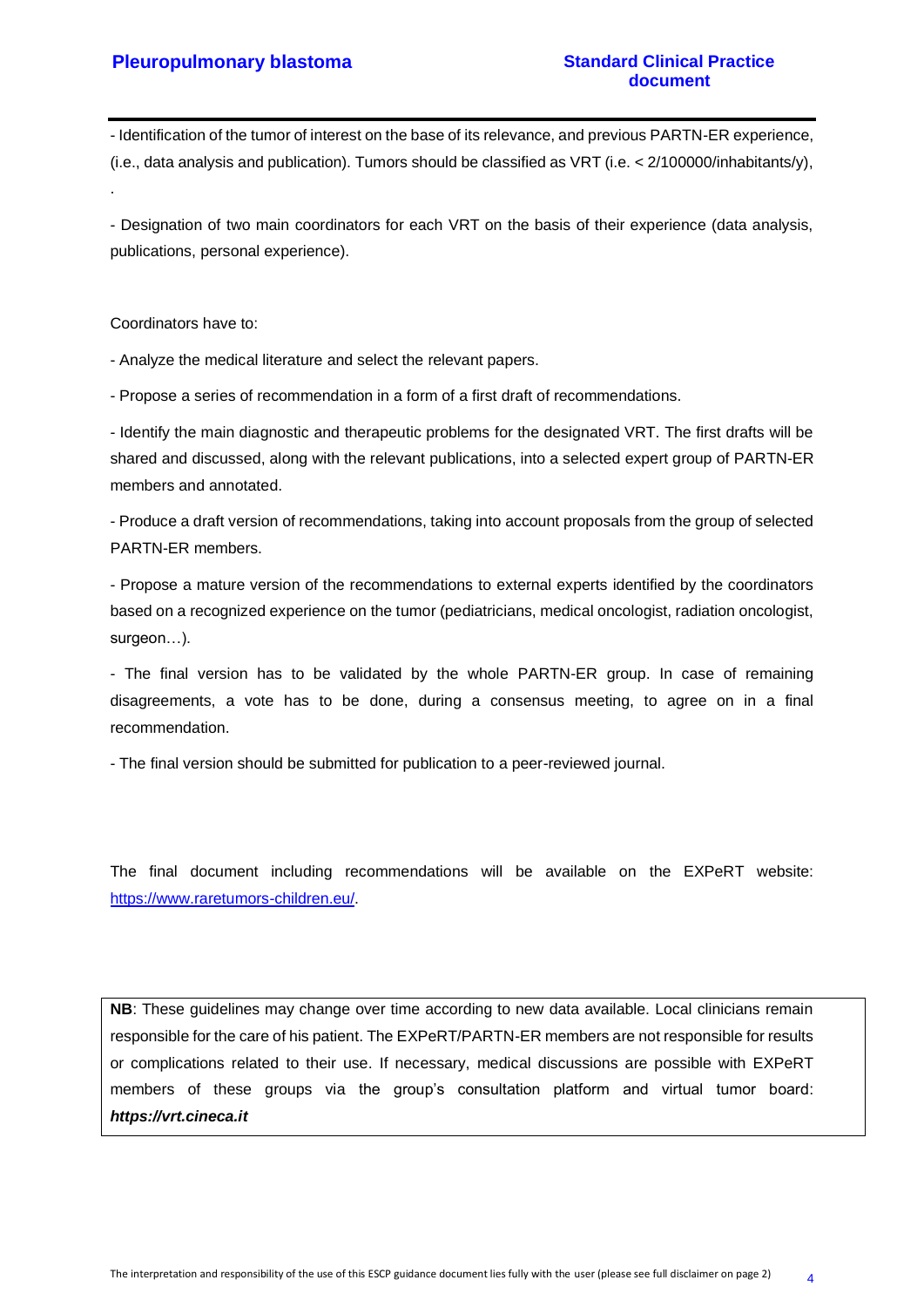#### **3. PATIENT GROUP**

#### <span id="page-8-1"></span><span id="page-8-0"></span>**3.1 Diagnostic Criteria**

PPB should be suspected when a young child presents with a pulmonary lesion that can be completely cystic, cystic with a solid component or completely solid. A PPB diagnosis could be challenging in case of pure cystic lesions that need to be differentiated from other congenital cystic pulmonary lesions. Similarly, a solid lesion needs to be distinguished from other pediatric tumors.

PPB in children is characterized by symptoms often mistaken for respiratory infection, pneumothorax, or lung malformation [20, 21]. The tumor is usually located in the lung, but it may extend to the mediastinum, diaphragm and/or parietal pleura. Type I PPB is a localized tumor, but Types II or III PPB may be associated with metastasis at diagnosis, during treatment or after completion of therapy. The most common metastatic sites are within the thorax or CNS although bone, liver and lymph nodes may also be involved. [17, 22].

#### <span id="page-8-2"></span>**3.1.1 Imaging**

All types of PPB need Computed Tomography (CT) of the chest. In addition, Type II and III need abdominal CT or MRI. The primary tumor and its loco-regional extension must be evaluated by Chest CT with contrast enhancement *[Level IV; Grade A]*. This is necessary for evaluation of lymph nodes, mediastinum, cardiac and pericardial involvement, and possible extension of the tumor to the diaphragm and liver *[Level IV; Grade B]*. In Types II and III PPB, thoracic MRI may help to define regional tumor extension *[Level IV; Grade C]*.

Evaluation for distant metastasis in Type II or III PPB should include brain MRI and radionuclide bone scan *[Level IV; Grade B]*. There are no data regarding the use of Positron emission tomography (PET)/CT but, as in other solid tumors, it is expected to eventually replace bone scan *[Level IV; Grade C]*. An echocardiography is also required to identify vascular invasion and intra-cardiac involvement *[Level IV; Grade B]*. There are currently no tumor markers available *[Level IV; Grade E]*. Clinical workup at diagnosis and during follow-up should include a search for synchronous *DICER1*-related disorders.

#### <span id="page-8-3"></span>**3.1.2 Histopathology**

When a Type II or III PPB is suspected, a histological diagnosis through a surgical procedure or core needle biopsy (16-18 Gauge) must be obtained (*see* Surgery section). Histology is mandatory and pathologists should pay attention to distinguishing PPB from benign conditions (congenital cystic adenomatoid malformations, pulmonary sequestration and peripheral bronchogenic cysts, lung cysts) and other tumors (i.e., rhabdomyosarcoma, inflammatory myofibroblastic tumor) [23] *[Level IV; Grade A]*. A revision of the histological slides by a pathologist with experience in pediatric tumors and especially in PPB and/or pediatric sarcoma is highly recommended *[Level IV; Grade A]*. Percutaneous biopsy may be safer when respiratory distress and/or mediastinal compression make general anaesthesia risky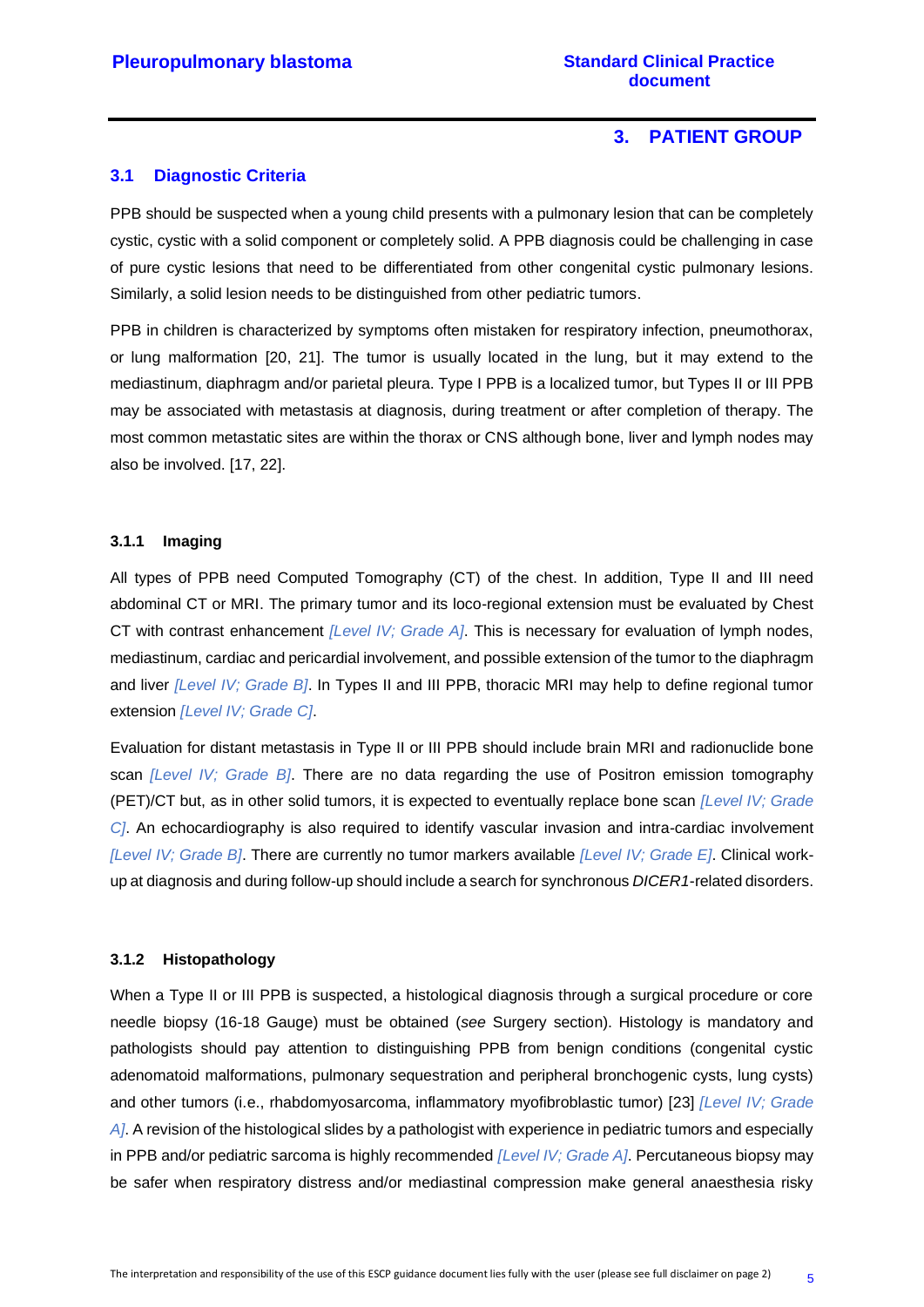*[Level IV; Grade B]*. Nevertheless, biopsy should be large enough to ensure adequate diagnosis, noting the pleomorphic appearance of PPB could be difficult to diagnoses by a small inadequate biopsy.

#### <span id="page-9-0"></span>**3.1.3 Molecular pathology**

Tumor tissue should be evaluated for *DICER1* mutation, and if positive, a search for germline *DICER1* mutation should be initiated, along with genetic counselling and thereafter screening of the family *[Level IV; Grade A]*.

#### <span id="page-9-1"></span>**3.1.4 Other**

<span id="page-9-2"></span>In children with *DICER1* mutation additional evaluation should be considered to look for synchronous *DICER1*-related disorders *[Level IV; Grade A]*.

#### **4. TREATMENT DETAILS**

#### **General considerations:**

Due to the rarity of PPB and the necessary multidisciplinary treatment, a tumor board discussion is highly recommended at diagnosis and during therapy *[Level V; Grade A]*. The enrolment of patients in a prospective trial, if available, and data collection in national or international databases should be proposed to patients and families [14] *[Level IV; Grade A]*. Even if many aspects of PPB treatment could not be fully supported by evidence-based medicine, EXPeRT group proposes a possible overall strategy in order to help physicians to treat patients. This therapeutic strategy should nevertheless be debated locally during multidisciplinary team discussions. Having the limited evidence in mind, the authors nevertheless considered it useful to elaborate a more precise treatment proposal, to facilitate planning and stratification of therapy in these rare tumors. Nevertheless, this concept should not be mandatory (for example different chemotherapy regimens may have similar efficacy) but more an attempt to offer clinicians and patients a homogenous approach that can also allow us to accumulate greater experience (Appendix 1).

#### <span id="page-9-3"></span>**4.1 Treatment**

#### <span id="page-9-4"></span>**4.1.1 Surgery**

A surgical procedure is necessary to obtain a tumor sample and to establish the diagnosis of PPB. Different series, although with a limited number of patients, have shown that complete tumor resection is a major prognostic factor [16, 17, 22-24]. Therefore, surgery is fundamental for the diagnosis and treatment in children with PPB *[Level IV; Grade A]*. The optimal surgical procedure for a given situation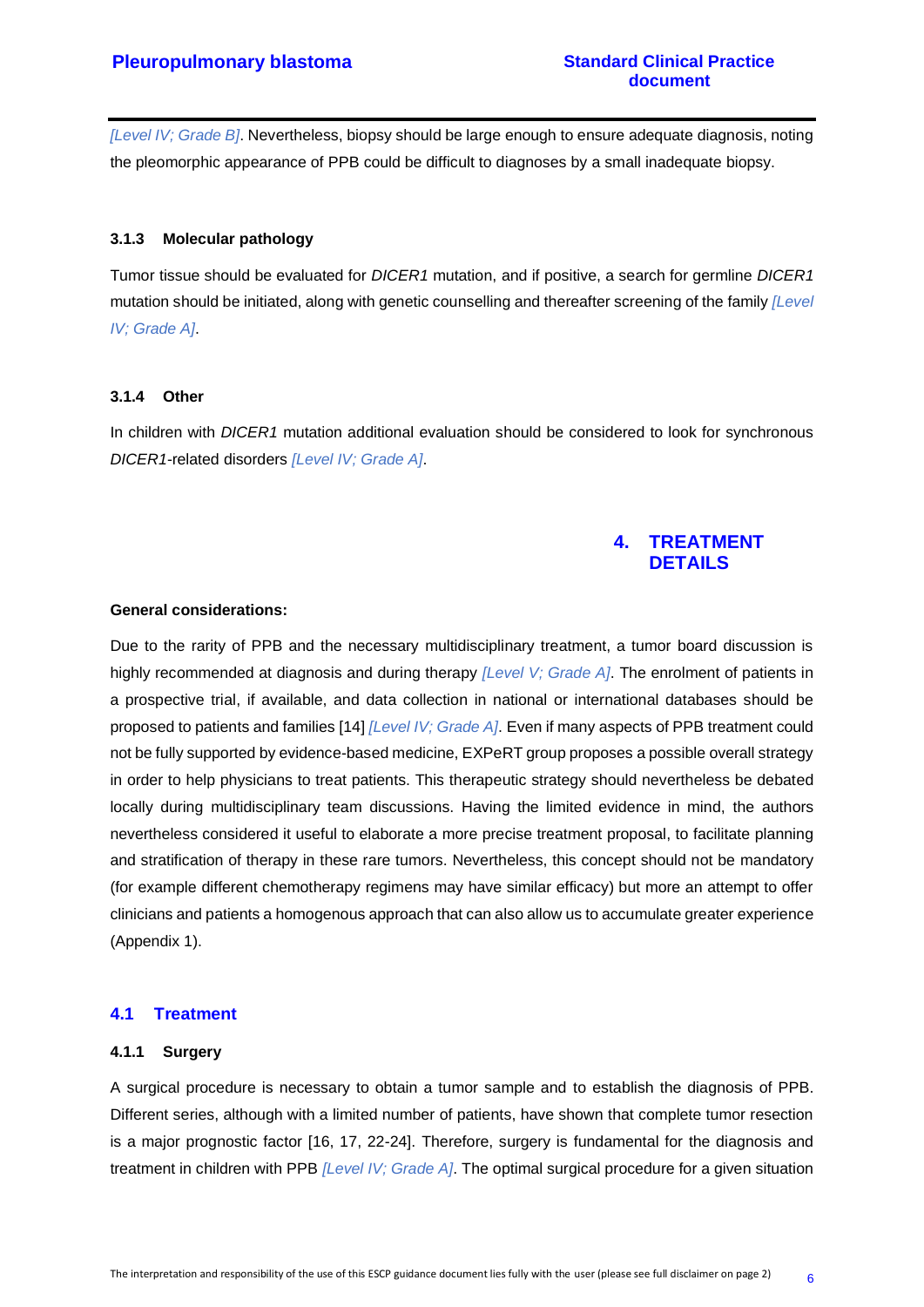should be planned considering the radiological assessment and the respiratory difficulties with which patients with PPB often present *[Level V; Grade A]*. Special attention is required if mediastinal compression is present and general anaesthesia is needed *[Level V; Grade A]*. When pneumothorax and/or pleural effusion is present, needle aspiration may be mandatory to relief respiratory distress *[Level V; Grade A]*. In some patients with respiratory distress, chest tube can be lifesaving. However, chest tube placement should be avoided, if possible, to minimize the contamination of the pleura *[Level V; Grade B]*.

#### **4.1.1.1 Type I PPB surgery**

Type I PPB should be suspected when a cystic pulmonary lesion is evident (especially if there is a known familial history of *DICER1* disease) [25-27]. In this case, a total tumor resection with a conservative intent should be planned *[Level IV; Grade A]*. Therefore, a total pneumonectomy is not recommended for Type I PPB *[Level IV; Grade E]*. When the number and localization of cysts preclude a complete resection, the largest cysts should be removed, and the remaining should be followed up closely *[Level IV; Grade B]*. There is insufficient data to define the risk of pleural tumor spread after core needle biopsy (< 18 G) or fine needle aspiration, or in case of initial intra-thoracic cyst puncture or drainage *[Level IV; Grade D]*. Even if the impact of tumor spillage during initial surgery on outcome is not totally clear, aim of the surgery is to obtain an *en-bloc* R0 resection *[Level IV; Grade B]* [9]. There are not clear data to guide the treatment in case of microscopically incomplete surgery (R1). We propose to consider a re-excision; if an R0 resection is still not deemed feasible with the second surgery, chemotherapy should be considered *[Level IV; Grade C]*. In the case of initial macroscopically incomplete surgery (R2 resection), a new resection should be planned, whenever feasible, to obtain negative margins *[Level V; Grade C]*. If an R0 resection is still not deemed feasible with the second surgery, chemotherapy should be considered *[Level IV; Grade C]*.

Thoracotomy is the recommended surgical approach while thoracoscopic procedures are discouraged, except if the lesion is well delineated and R0/R1 should be obtained as anticipated in open procedure *[Level IV; Grade B]*. The surgical report should mention any mediastinal, diaphragmatic, or pleural extension, clearly state the resection status and any rupture of the lesion *[Level IV; Grade B]*.

#### **4.1.1.2 Types II-III PPB surgery**

Type II and III PPB usually present as a large pulmonary mass, in some cases with cystic changes. Primary tumor resection should be considered if a complete macroscopic resection (R0/R1) is achievable with minimal risk, and if there is no clear radiological evidence of lymph node or metastatic disease *[Level IV; Grade B]*. Before any treatment, histological, biological, and genetic tests are mandatory and require enough tumor material. Core-needle (18 or 16 Gauge) or open surgical biopsies are both possible options *[Level IV; Grade B]*. Cytology of pleural fluid cannot be used for diagnosis *[Level V; Grade C]*. In all other cases, tumor resection should be considered after neo-adjuvant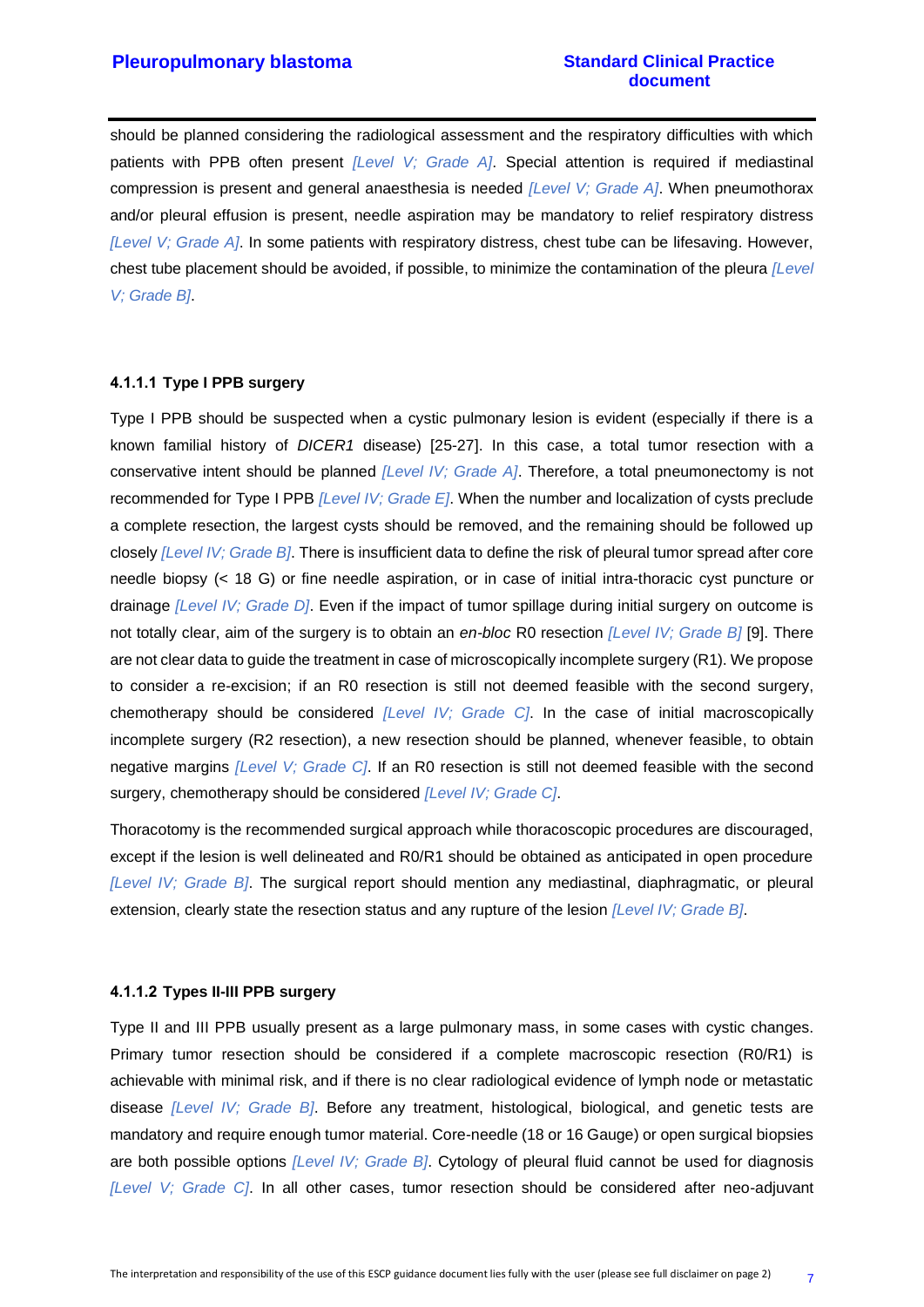chemotherapy *[Level IV; Grade A]*. Pneumonectomy to obtain radical tumor resection at diagnosis is discouraged *[Level IV; Grade E]*. When PPB causes a life-threatening situation, an immediate debulking surgery may be considered *[Level V; Grade C]*.

After neo-adjuvant chemotherapy, additional surgery to attain complete resection is highly recommended *[Level IV; Grade A]*. Even if CT scan after neoadjuvant chemotherapy is not able to identify a residual lesion, delayed surgery or thoracoscopy is advised to confirm the absence of residual viable cells and to evaluate the need for adjuvant radiotherapy *[Level V; Grade B]*. During surgery, the pleural cavity and the pulmonary parenchyma should be carefully analyzed and pleural fluid collected for cytological analysis, but the negativity of this last analysis is not sufficient to exclude initial pleural spread *[Level V; Grade B]*. All remaining pleural or lung nodules should be resected or biopsied (the positioning of clips or tattoo by an interventional radiologist before the operation may be helpful for the surgeon) *[Level V; Grade B]*. Surgery could imply non-anatomical lung resection or lobectomy and associated removal of infiltrated pericardium and/or diaphragm and/or parietal pleura *[Level V; Grade B]*. All resected tissues should be annotated and histologically analyzed to define the adjuvant radiotherapy fields *[Level V; Grade A]*. If resection of the remaining lesions after neoadjuvant chemotherapy requires a total pneumonectomy or pleuro-pneumonectomy, it should be balanced with the possibilities of local treatment with radiotherapy *[Level V; Grade C]*. Total pleuro-pneumonectomy could be considered in the absence of tumor regression after chemotherapy *[Level V; Grade C]*. In case of microscopic or macroscopic residual viable tumor, after neo-adjuvant chemotherapy and surgery, a pneumonectomy or a lung irradiation should be discussed and decided balancing the long-term effects of the two procedures *[Level V; Grade C]*. If a complete pneumonectomy is chosen, a complete parietal pleurectomy should be performed simultaneously in case of pleural extension *[Level V; Grade B]*.

There are no data to indicate the best timing for secondary surgery. It is recommended to discuss the timing of the local treatment in a multidisciplinary board, and we generally advise to plan the operation after 3 to 6 cycles of neo-adjuvant chemotherapy.

#### <span id="page-11-0"></span>**4.1.2 Chemotherapy**

#### **4.1.2.1 PPB Type I schedule**

Data to support the use of adjuvant chemotherapy in patients with PPB Type I are controversial. Published series report long-term survivors treated with surgery alone or followed by different multiagent chemotherapy regimen including Vincristine, Actinomycin-D, Ifosfamide and/or Cyclophosphamide *[Level IV; Grade C]* (*Appendix 2*). In the case of R0 resection (i.e., microscopically complete resection), adjuvant chemotherapy might be discussed with the aim to avoid relapse and progression to Types II or III PPB *[Level V; Grade C]*. In the case of R1 resection (i.e., microscopic residue), chemotherapy can be discussed if R0 resection cannot be achieved with a repeated surgery *[Level V; Grade C]*. In children younger than 12 months, the decision for adjuvant chemotherapy in the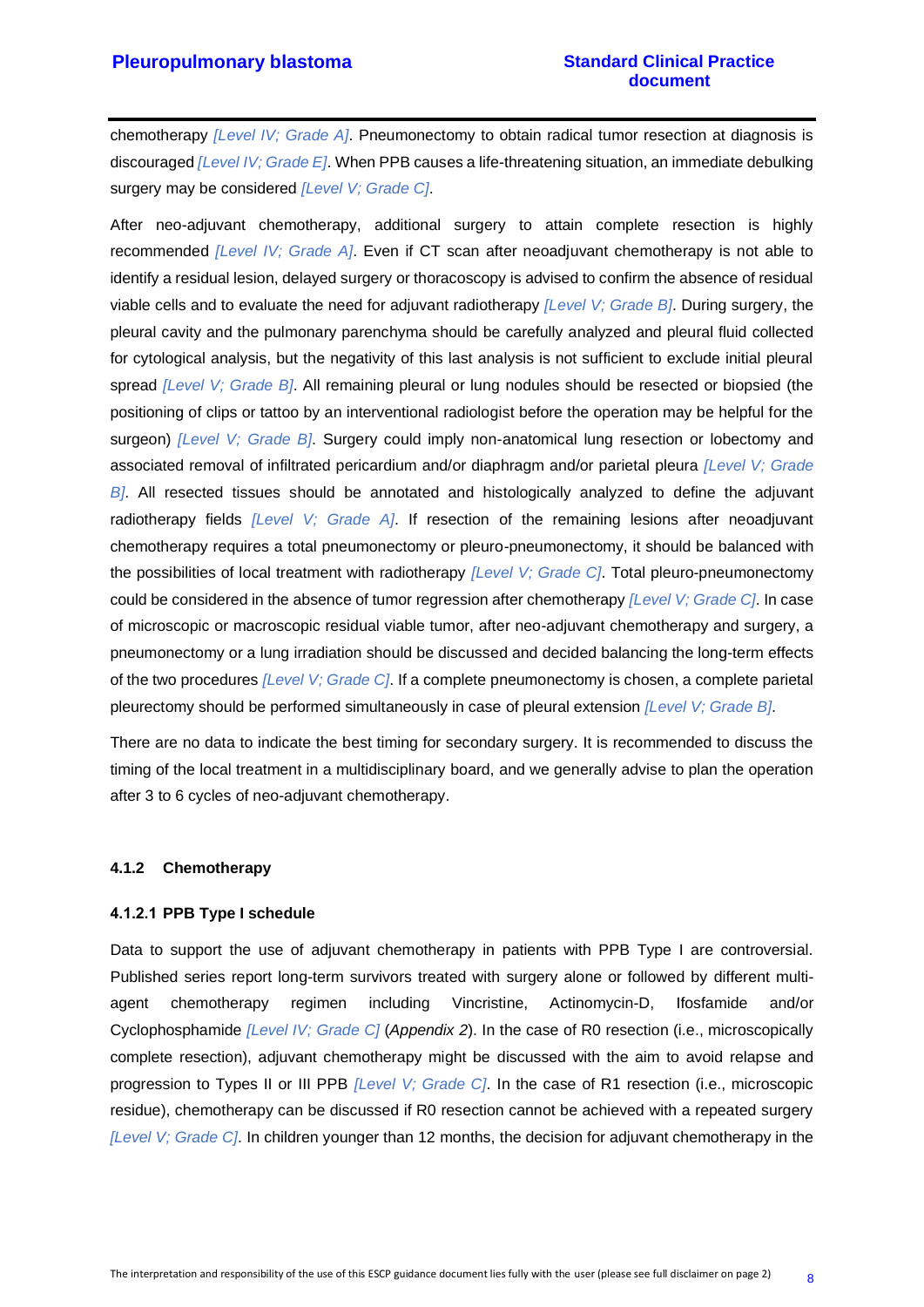case of suspected spillage or residual tumor after best feasible surgery should be therefore made on an individual basis with doses adapted due to patient age *[Level V; Grade C]*.

#### **4.1.2.2 PPB types II-III schedule**

In these types, chemotherapy is mandatory for any chance of cure of patients with Type II-III *[Level IV; Grade A]*. Different multidrug regimens with evidence of tumor response have been described. They are similar to those used for the treatment of rhabdomyosarcoma: IVA (Ifosfamide, Vincristine, Actinomycin-D), IVA with the addition of Doxorubicin (VAIA or IVADo) or with Cyclophosphamide replacing Ifosfamide (VAC). Some data seem to support the use of a Doxorubicin-containing regimen but evidence is limited [17, 18]. Besides, superimposing cardiotoxicity should carefully be considered when both radiotherapy and doxorubicin are planned. There are no data regarding the optimal duration of chemotherapy; most regimen range from 21 to 45 weeks. In consideration of the higher risk of cardiac, hepatic, and renal toxicity, drug doses should be adapted in infants *[Level V; Grade B]* (*Appendix 2*).

#### <span id="page-12-0"></span>**4.1.3 Radiotherapy**

The role of radiotherapy is unclear in PPB. Radiotherapy is not recommended for PPB type I *[Level IV; Grade E]*. We recommend radiotherapy only in the case of residual viable tumor after chemotherapy and second look surgery in PPB type II-III. In this case, the advantages and risks of the external radiotherapy should be balanced against a total pleuro-pneumonectomy *[Level IV; Grade C]*. No data exist on the optimal dose of radiotherapy. A soft tissue sarcoma approach may be adopted. Total dosage should be between 45 Gy (R1 margins) to 54 Gy (R2 margins), with 1.8 Gy daily fractions *[Level V; Grade C]*. Fields should therefore be focused and restricted to residual tumor volume after chemotherapy [28]. In the case of malignant pleural effusion at diagnosis, irradiation of the hemi-thorax may be avoided if secondary surgery demonstrated no evidence of remaining pleural tumor cells after chemotherapy *[Level IV; Grade C]*. Specific attention should be paid to potential long-term side effects of myocardial irradiation after anthracycline exposure *[Level IV; Grade B]*.

#### <span id="page-12-1"></span>**4.2 Special focus**

#### <span id="page-12-2"></span>**4.2.1 Metastatic PPB strategy**

We recommend intensive chemotherapy, surgery (including neurosurgery for CNS metastasis), followed by radiotherapy to the primary tumor and metastatic site if feasible *[Level V; Grade B]* [9, 28].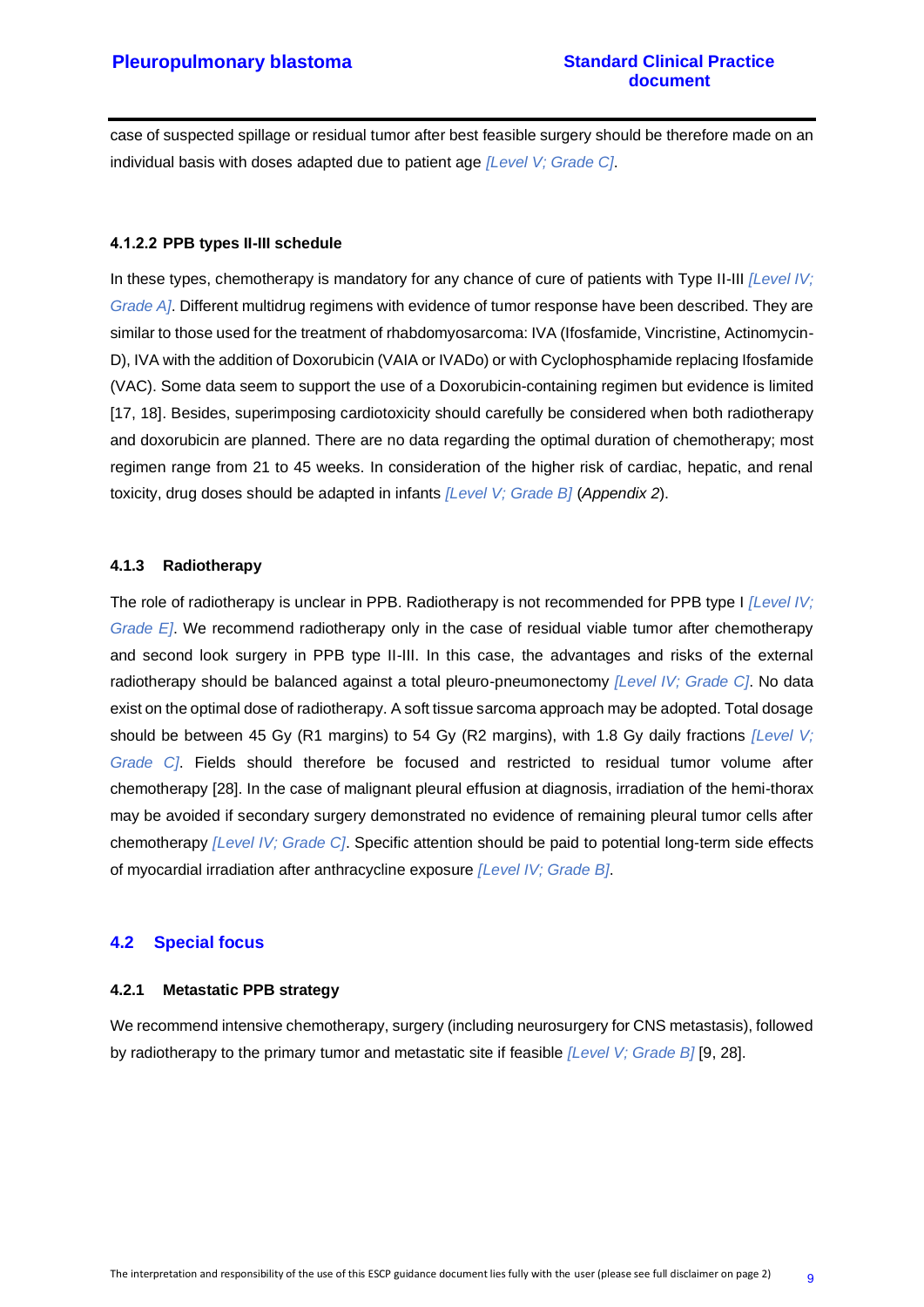#### <span id="page-13-0"></span>**4.2.2 Poorly responding tumors strategy**

The experience on the therapy of these patients is very limited. Different regimens should be tested, including anthracyclines if not used during the first line chemotherapy *[Level V; Grade B]*. Wherever possible, tumor tissue should be evaluated for novel molecular therapeutic targets *[Level V; Grade C]*.

#### <span id="page-13-1"></span>**4.2.3 Relapsed PPB strategy**

According to the literature, local or metastatic relapse (mainly CNS) occur in about 41-63% of cases. Survival for these patients is very poor [9, 29]. No specific second line treatment is supported by literature data. Antineoplastic agents that have been reported in the literature include Etoposide, Cisplatin or Carboplatin [29]. Overall, the same drugs used for rhabdomyosarcoma, including Irinotecan, may be considered *[Level V; Grade C]*. Local treatment of relapse should be discussed (i.e., surgery and/or radiotherapy of relapsed sites) *[Level V; Grade C]* [29]. Wherever possible, tumor tissue should be evaluated for novel molecular therapeutic targets *[Level V; Grade C]*.

#### <span id="page-13-2"></span>**4.3 Assessments**

Patients should undergo clinical and radiological evaluation during and after the end of treatment. CT scan with contest enhancement is usually adopted. Assessment should be performed to evaluate response to initial chemotherapy after 2 to 3 cycles, before surgery to plan the operation and after surgery to evaluate the possible residuals and decide for radiotherapy.

The role of PET has not been assessed in PPB.

In the case of initial metastatic disease, imaging evaluation should include all known metastatic sites, every 3 courses. Other imaging studies should be considered depending on clinical evaluation.

Specific follow-up in the case of *DICER1* predisposition is detailed in *Chapter 4.7*.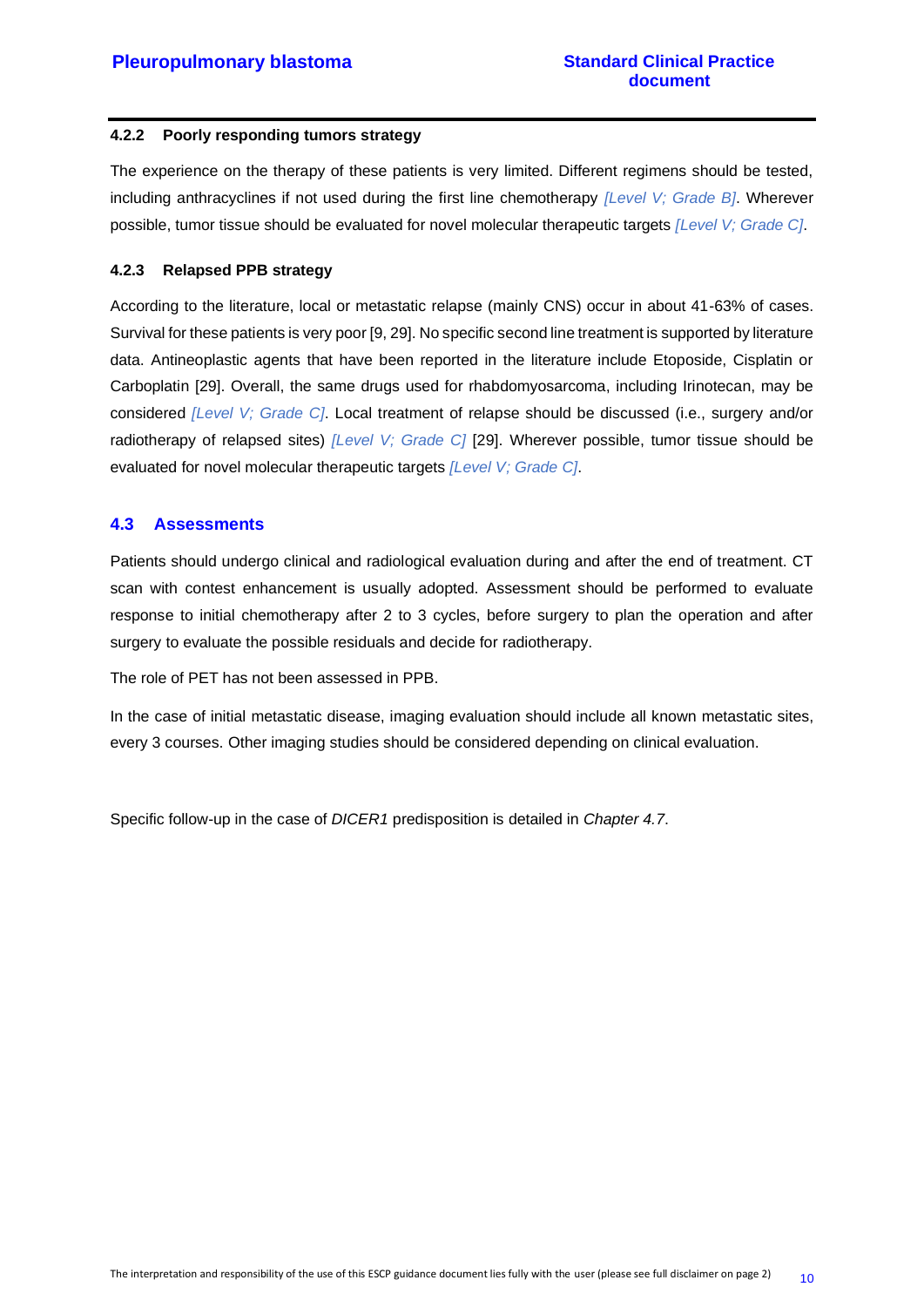| Type of treatment                                              | <b>Main side effects</b>                                                                                                                                                                                                                                                                                                                                                                                                                                                                           |
|----------------------------------------------------------------|----------------------------------------------------------------------------------------------------------------------------------------------------------------------------------------------------------------------------------------------------------------------------------------------------------------------------------------------------------------------------------------------------------------------------------------------------------------------------------------------------|
| Surgery (depending on the extent of the surgical<br>procedure) | Short-term side effects: post-operative pain,<br>persistent air leak, atelectasis, hemorrhage,<br>infection, bronchopleural fistula.<br>Long-term side effects: mediastinal deviation,<br>thoracogenic scoliosis, respiratory insufficiency<br>(amputation of lung parenchyma).                                                                                                                                                                                                                    |
| Chemotherapy (depending on chemotherapeutic<br>agents used)    | General side effects: fatigue, risk of<br>infection, nausea and vomiting, hair<br>loss, loss of appetite, hematological side<br>effect<br>Vincristine: constipation, peripheral<br>neuropathy<br>Actinomycin: hepatic toxicity<br>Ifosfamide: renal and bladder toxicities<br>(tubulopathy, hemorrhagic cystitis),<br>central neurotoxicity, gonadotoxicity,<br>cardiotoxicity<br>Doxorubicin: cardiotoxicity<br>Cyclophosphamide: bladder toxicity,<br>second malignancy, gonadotoxocity          |
| Radiotherapy (depending on dose and volume<br>of irradiation)  | - Acute side effects, that may persist for a long<br>time: pain, mucositis, fatigue, hematological side<br>effect (low blood counts), skin reactions.<br>- Late side effects, which may arise after a long<br>delay from treatment completion:<br>musculoskeletal growth retardation,<br>osteoradionecrosis and fractures, pulmonary<br>sequelae (lung fibrosis), cardiotoxicity<br>(especially in the case of irradiation after<br>anthracycline exposure), hypothyroidism, and<br>second cancer. |

#### <span id="page-14-0"></span>**4.4 Summary of known adverse events associated with treatment recommendation**

#### <span id="page-14-1"></span>**4.5 Dose Modifications and delays**

See *Appendix 2* for dose modifications in chemotherapy regimen according to the age and weight.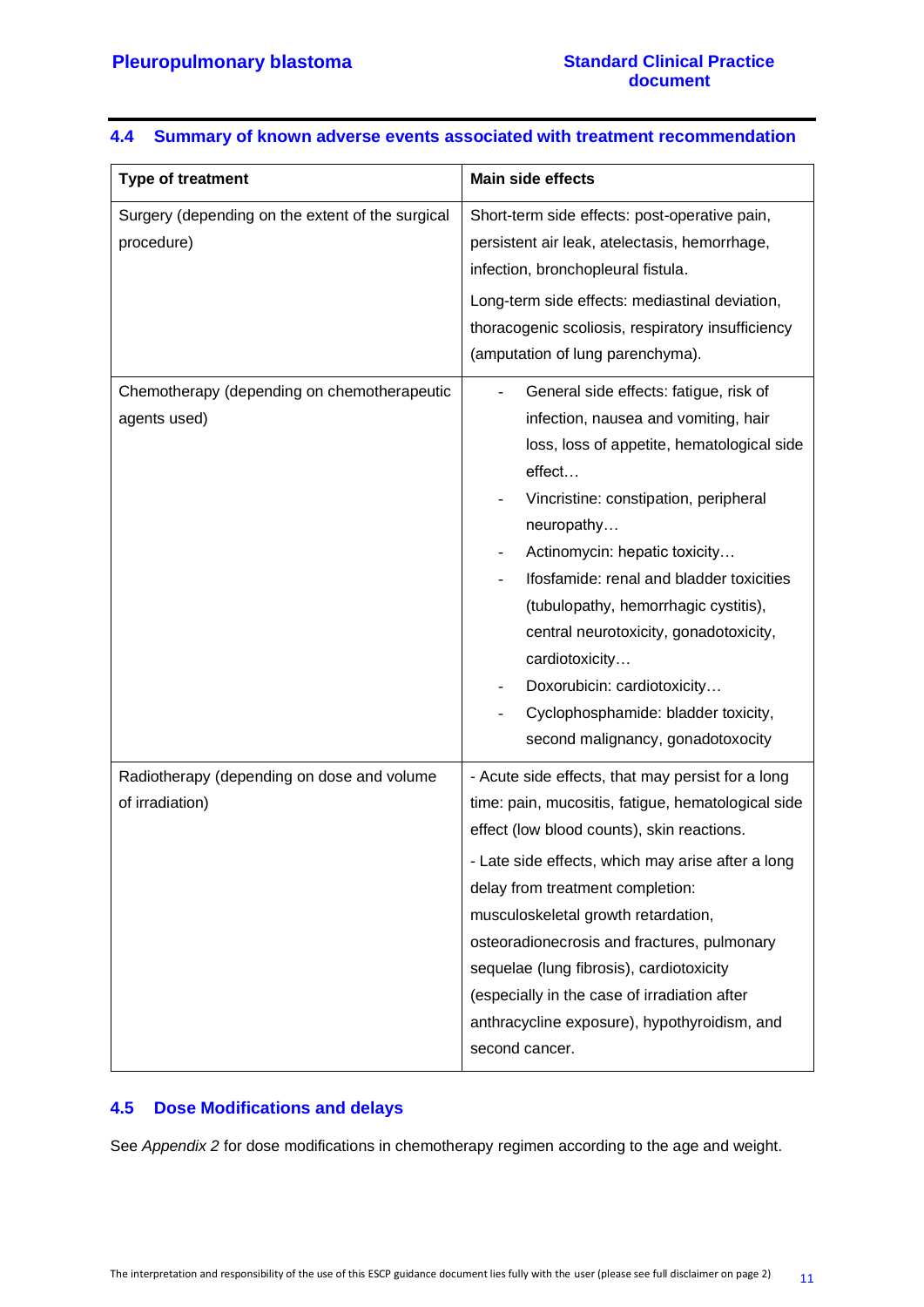#### <span id="page-15-0"></span>**4.6 Supportive Treatment**

After surgery, general supportive post-operative treatment (i.e., scar nursing, analgesic therapy…) are recommended *[Level V; Grade A]*.

In the case where chemotherapy is needed, central venous access insertion should be considered and is strongly recommended before chemotherapy administration *[Level V; Grade B]*. Anti-emetic treatment is administered in addition to chemotherapeutic agents. Early nutritional status evaluation +/- supportive care if needed are recommended. Hyper-hydratation and Uromitexan to prevent bladder toxicity is required with Ifosfamide/cyclophosphamide administration *[Level V; Grade A]*.

In the case where RT is considered, other supportive treatment may be necessary depending on the potential acute side effects (analgesic therapy, skin care, nutritional support …) *[Level V; Grade A]*.

Pneumocystis prophylaxis should be proposed according to local procedures.

#### <span id="page-15-1"></span>**4.7 Genetic considerations**

Germline *DICER1* pathogenic variant have been reported in approximately 2/3 of analysed patients with PPB [13, 30, 31]. All PPB cases should be referred for genetic consultation with screening for *DICER1*  mutation *[Level IV; Grade A]*. If positive, patients should be enrolled into a surveillance programme to identify other *DICER1* related diseases. Therefore, we recommend a careful follow-up and active surveillance of children and adolescents carrying the germline *DICER1* pathogenic variant, as proposed by Schultz et al., with the aim to discover pulmonary lesions and other *DICER1*-associated disorders at an earlier stage *[Level IV; Grade A]* [32]. Surveillance of the lungs may prevent the transformation of Type I to Type II or III PPB, and/or allow discovery of smaller lesions more easily amenable to a complete resection. It must be kept in mind that germline *DICER1* pathogenic variants increase the risk for other lesions, not only PPB [21]. In particular, abdominal ultrasound is recommended to exclude cystic nephroma and ovarian tumors *[Level IV; Grade B]*. Evaluation for other family members for *DICER1* pathogenic variation is strongly encouraged *[Level IV; Grade B]*.

#### <span id="page-15-2"></span>**4.8 Patient Follow Up**

Due to the possibility of long-term toxicities in survivors after invasive surgery, chemotherapy or radiotherapy, a follow-up more than 5 years is highly recommended. Surveillance should focus on both the risk of recurrence (locoregional and/or metastatic), which may occur even after several years, and potential long-term side effects, including surgical complications, chemotherapeutic late toxicities (such as cardiac toxicity after anthracycline-based regimens) and radiation-related effects depending on the dose and volume of irradiation *[Level IV; Grade A]*.

Early local relapses may occur. Patients should thus undergo a clinical and imaging evaluation after the surgical procedure, then every 3 chemotherapeutic courses and/or 1 month after the end of irradiation if required, then every 3 to 4 months for 2 to 3 years after the end of treatment, and every 6 months for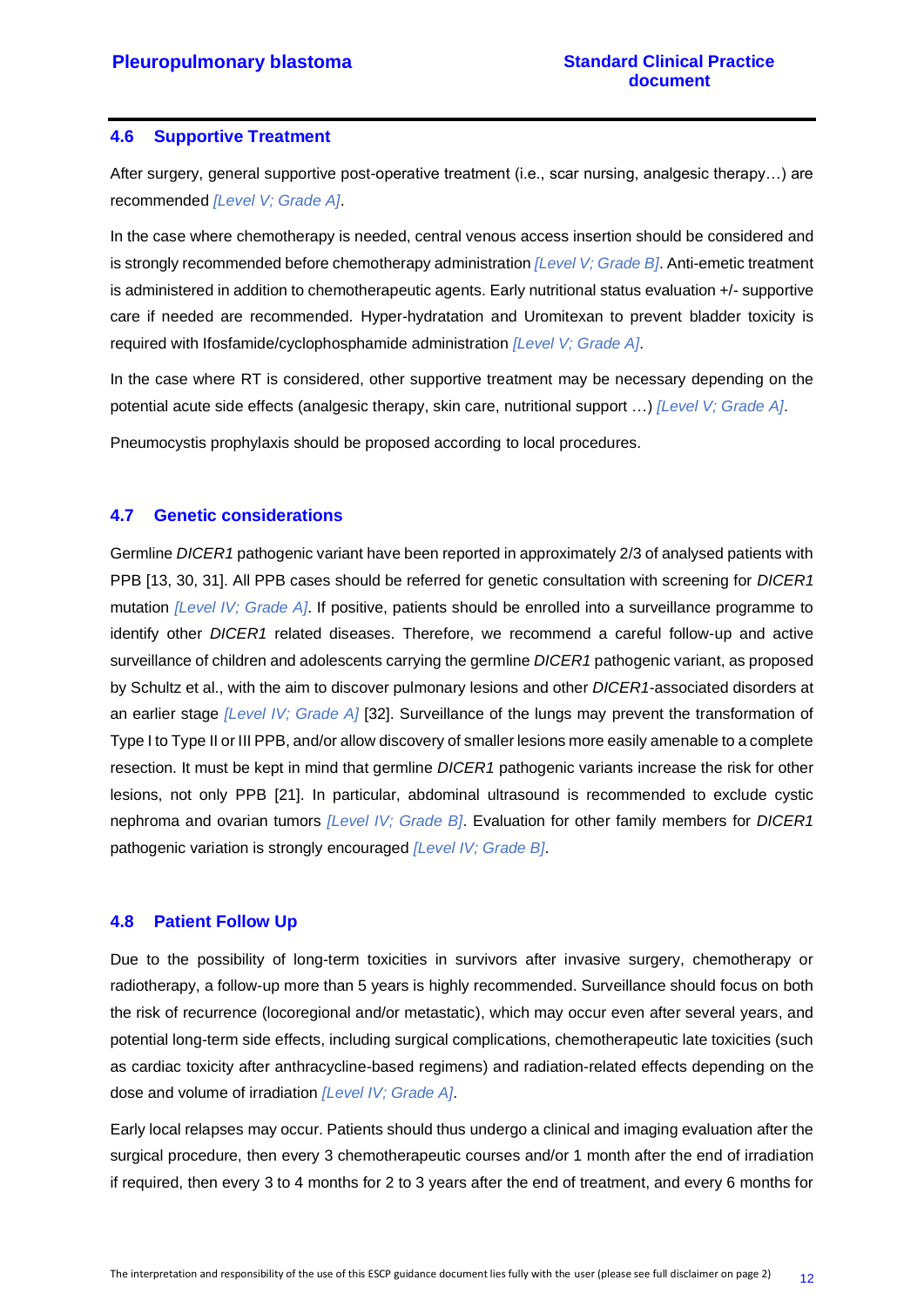3 years. Imaging studies include chest CT scan during the 2-3 first years and then at least chest X ray *[Level V; Grade C]*.

Metastatic relapse, primarily CNS metastases, only concern type II and III PPB, and may occur even after a long time from the end of treatment. Routine cerebral imaging, as well as bone scintigraphy, are not systematically recommended, but advised for type II-III of PPB according to clinical symptoms *[Level V; Grade C]*.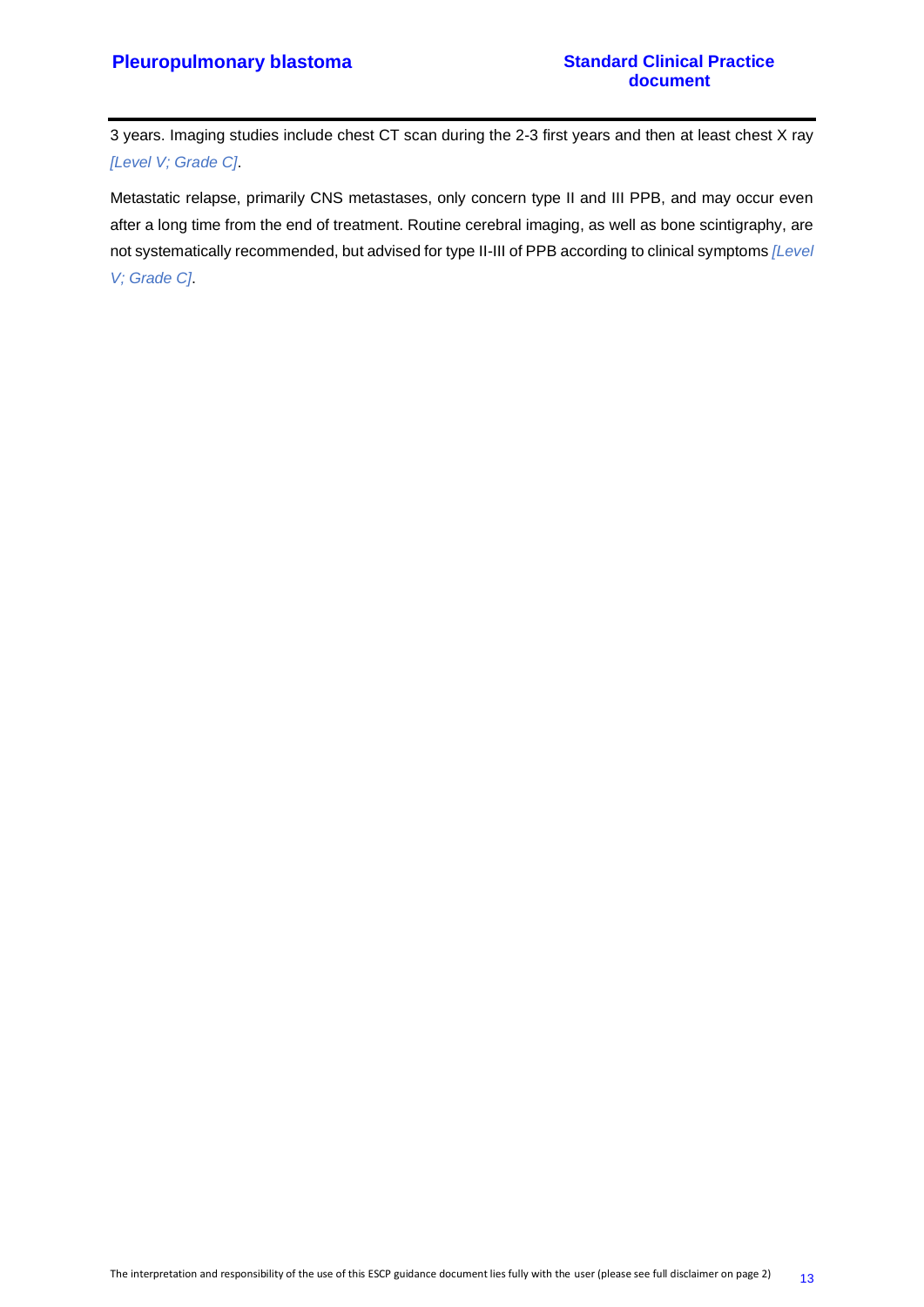# **5. REFERENCE LIST**

- <span id="page-17-0"></span>1. Priest JR, Hill DA, Williams GM, Moertel CL, Messinger Y, Finkelstein MJ, Dehner LP: Type I pleuropulmonary blastoma: a report from the International Pleuropulmonary Blastoma Registry. *J Clin Oncol* 2006, 24(27):4492-4498.
- 2. Priest JR, Magnuson J, Williams GM, Abromowitch M, Byrd R, Sprinz P, Finkelstein M, Moertel CL, Hill DA: Cerebral metastasis and other central nervous system complications of pleuropulmonary blastoma. *Pediatr Blood Cancer* 2007, 49(3):266-273.
- 3. Priest JR, McDermott MB, Bhatia S, Watterson J, Manivel JC, Dehner LP: Pleuropulmonary blastoma: a clinicopathologic study of 50 cases. *Cancer* 1997, 80(1):147-161.
- 4. Landry-Truchon K, Houde N, Lhuillier M, Charron L, Hadchouel A, Delacourt C, Foulkes WD, Galmiche-Rolland L, Jeannotte L: Deletion of Yy1 in mouse lung epithelium unveils molecular mechanisms governing pleuropulmonary blastoma pathogenesis. *Dis Model Mech* 2020, 13(12).
- 5. Dehner LP, Messinger YH, Schultz KA, Williams GM, Wikenheiser-Brokamp K, Hill DA: Pleuropulmonary Blastoma: Evolution of an Entity as an Entry into a Familial Tumor Predisposition Syndrome. *Pediatr Dev Pathol* 2015, 18(6):504-511.
- 6. Boman F, Hill DA, Williams GM, Chauvenet A, Fournet JC, Soglio DB, Messinger Y, Priest JR: Familial association of pleuropulmonary blastoma with cystic nephroma and other renal tumors: a report from the International Pleuropulmonary Blastoma Registry. *J Pediatr* 2006, 149(6):850- 854.
- 7. Hill DA, Ivanovich J, Priest JR, Gurnett CA, Dehner LP, Desruisseau D, Jarzembowski JA, Wikenheiser-Brokamp KA, Suarez BK, Whelan AJ *et al*: DICER1 mutations in familial pleuropulmonary blastoma. *Science* 2009, 325(5943):965.
- 8. Schultz KA, Harris A, Williams GM, Baldinger S, Doros L, Valusek P, Frazier AL, Dehner LP, Messinger Y, Hill DA: Judicious DICER1 testing and surveillance imaging facilitates early diagnosis and cure of pleuropulmonary blastoma. *Pediatr Blood Cancer* 2014, 61(9):1695-1697.
- 9. Messinger YH, Stewart DR, Priest JR, Williams GM, Harris AK, Schultz KA, Yang J, Doros L, Rosenberg PS, Hill DA *et al*: Pleuropulmonary blastoma: a report on 350 central pathologyconfirmed pleuropulmonary blastoma cases by the International Pleuropulmonary Blastoma Registry. *Cancer* 2015, 121(2):276-285.
- 10. Gonzalez IA, Mallinger P, Watson D, Harris AK, Messinger YH, Schultz KAP, Field A, Hill DA, Dehner LP: Expression of p53 is significantly associated with recurrence-free survival and overall survival in pleuropulmonary blastoma (PPB): a report from the International Pleuropulmonary Blastoma/DICER1 Registry. *Mod Pathol* 2021.
- 11. Dykewicz CA: Summary of the Guidelines for Preventing Opportunistic Infections among Hematopoietic Stem Cell Transplant Recipients. *Clin Infect Dis* 2001, 33(2):139-144.
- 12. Zhang N, Zeng Q, Ma X, Chen C, Yu J, Zhang X, Yan D, Xu C, Liu D, Zhang Q: Diagnosis and treatment of pleuropulmonary blastoma in children: A single-center report of 41 cases. *J Pediatr Surg* 2020, 55(7):1351-1355.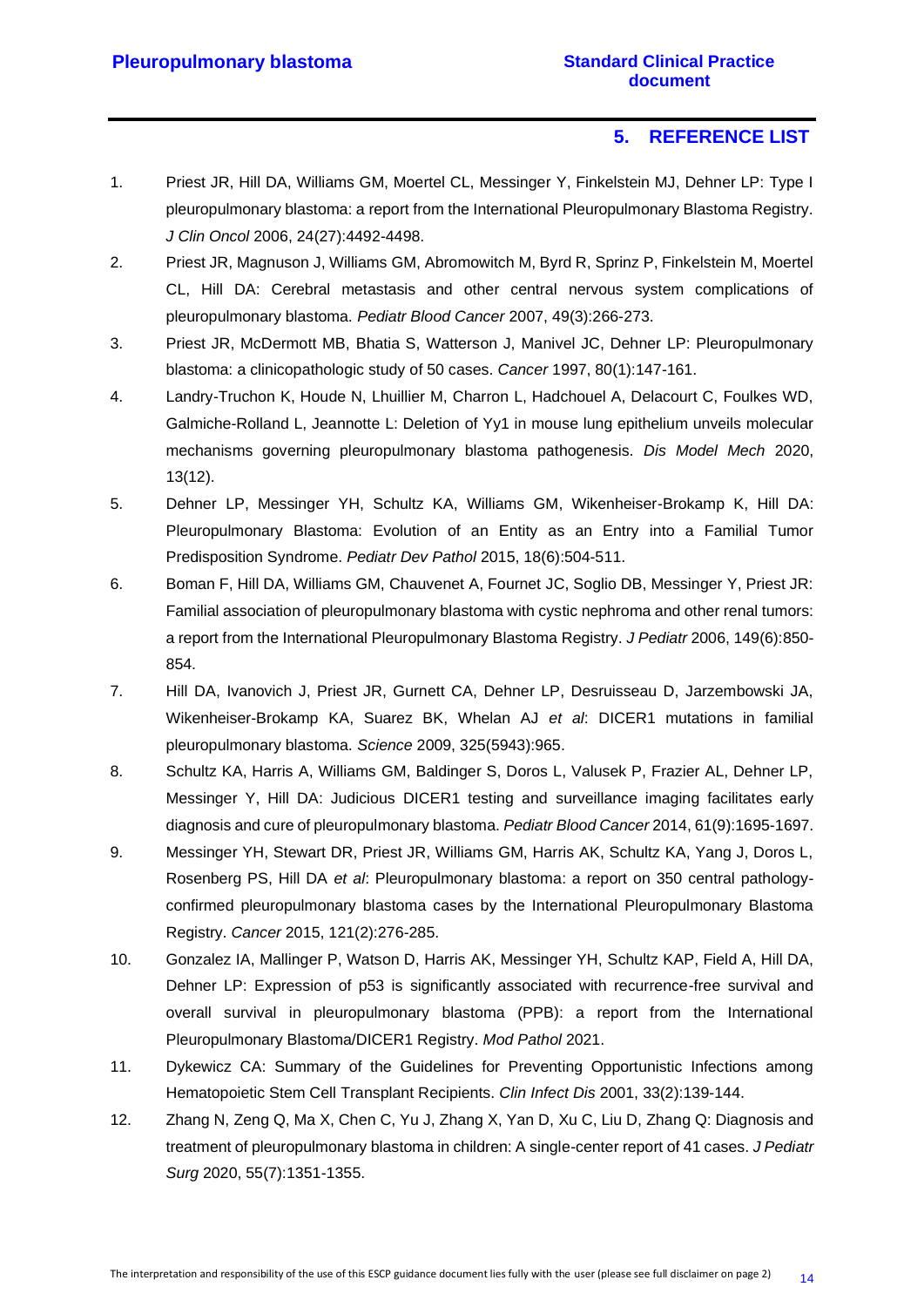- 13. Bauer AJ, Stewart DR, Kamihara J, Harris AK, Turner J, Shah R, Schneider KW, Schneider K, Carr AG, Harney LA *et al*: DICER1 and Associated Conditions: Identification of At-risk Individuals and Recommended Surveillance Strategies-Response. *Clin Cancer Res* 2019, 25(5):1689-1690.
- 14. Grigoletto V, Tagarelli A, Sparber-Sauer M, Koscielniak E, Orbach D, Duplan M, Stachowicz-Stencel T, Bien E, Lopez-Almaraz R, Ben-Ami T *et al*: Inequalities in diagnosis and registration of pediatric very rare tumors: a European study on pleuropulmonary blastoma. *Eur J Pediatr*  2020, 179(5):749-756.
- 15. Dehner LP, Schultz KA, Hill DA: Pleuropulmonary Blastoma: More Than a Lung Neoplasm of Childhood. *Mo Med* 2019, 116(3):206-210.
- 16. Sparber-Sauer M, Seitz G, Kirsch S, Vokuhl C, Leuschner I, Dantonello TM, Scheer M, von Kalle T, Ljungman G, Bielack SS *et al*: The impact of local control in the treatment of type II/III pleuropulmonary blastoma. Experience of the Cooperative Weichteilsarkom Studiengruppe (CWS). *J Surg Oncol* 2017, 115(2):164-172.
- 17. Bisogno G, Brennan B, Orbach D, Stachowicz-Stencel T, Cecchetto G, Indolfi P, Bien E, Ferrari A, Dommange-Romero F: Treatment and prognostic factors in pleuropulmonary blastoma: an EXPeRT report. *Eur J Cancer* 2014, 50(1):178-184.
- 18. Doros L, Schultz K, Harris A, Williams G, Priest J, Andre N, Rodriguez-Galindo C, Dehner L, Hill A, Messinger Y: IVADo treatment of type II and type III pleuropulmonary blastoma (PPB): A report from the International PPB Registry. . *32* 2014, 5s.
- 19. Indolfi P, Bisogno G, Casale F, Cecchetto G, De Salvo G, Ferrari A, Donfrancesco A, Donofrio V, Martone A, Di Martino M *et al*: Prognostic factors in pleuro-pulmonary blastoma. *Pediatr Blood Cancer* 2007, 48(3):318-323.
- 20. Guillerman RP, Foulkes WD, Priest JR: Imaging of DICER1 syndrome. *Pediatr Radiol* 2019, 49(11):1488-1505.
- 21. Sabapathy DG, Guillerman RP, Orth RC, Zhang W, Messinger Y, Foulkes W, Priest JR, Annapragada AV: Radiographic screening of infants and young children with genetic predisposition for rare malignancies: DICER1 mutations and pleuropulmonary blastoma. *AJR Am J Roentgenol* 2015, 204(4):W475-482.
- 22. Grigoletto V, Tagarelli A, Atzeni C, Cecchetto G, Indolfi P, De Pasquale MD, De Leonardis F, Coppadoro B, Sorbara S, Chiaravalli S *et al*: Pleuropulmonary blastoma: a report from the TREP (Tumori Rari in Eta Pediatrica) Project. *Tumori* 2020, 106(2):126-132.
- 23. Esposito C, Bonnard A, Till H, Leva E, Khen-Dunlop N, Zanini A, Montalva L, Sarnacki S, Escolino M: Thoracoscopic Management of Pediatric Patients with Congenital Lung Malformations: Results of a European Multicenter Survey. *J Laparoendosc Adv Surg Tech A*  2021.
- 24. Zamora AK, Zobel MJ, Ourshalimian S, Zhou S, Shillingford NM, Kim ES: The Effect of Gross Total Resection on Patients with Pleuropulmonary Blastoma. *J Surg Res* 2020, 253:115-120.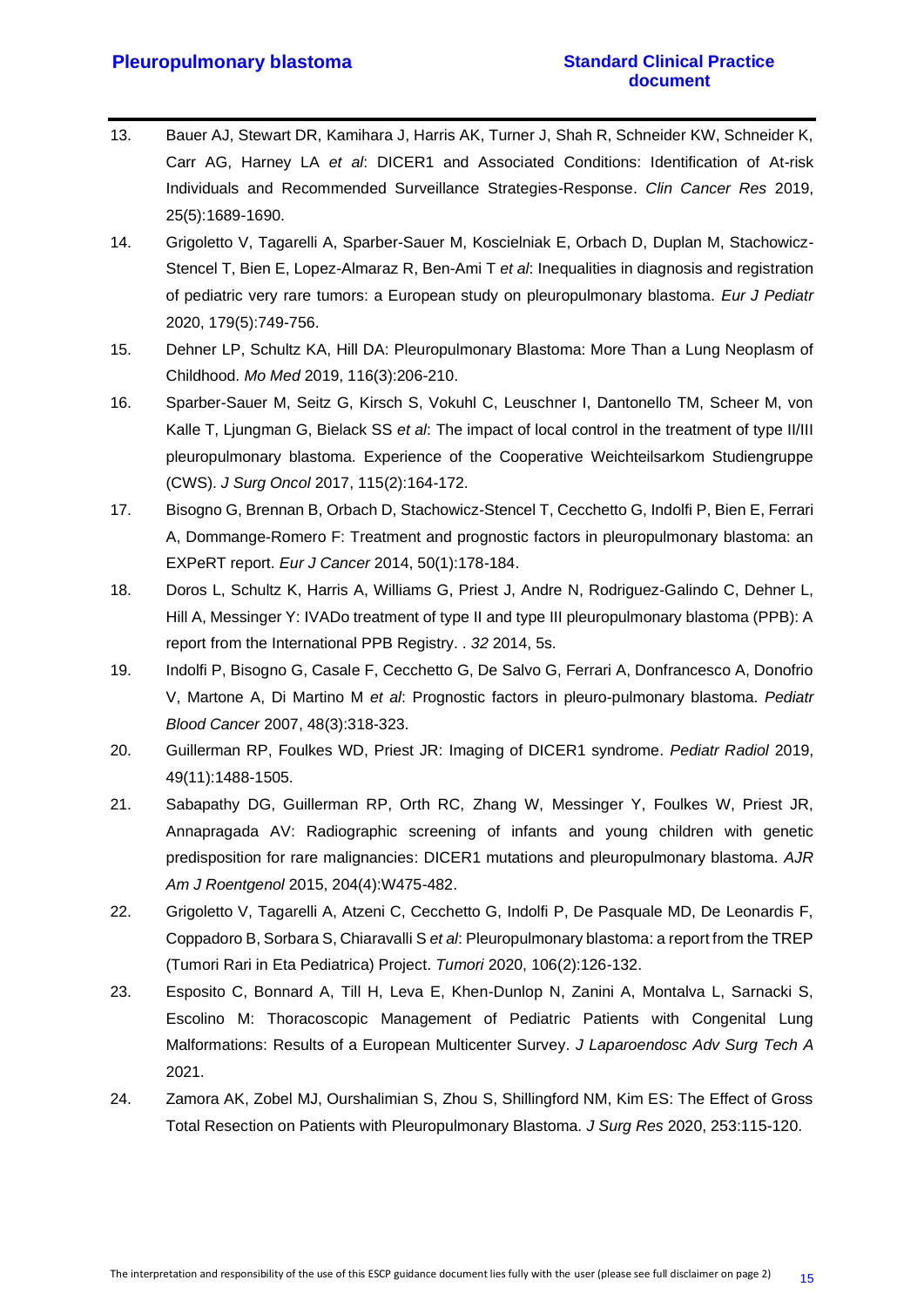#### **Pleuropulmonary blastoma Standard Clinical Practice**

- 25. Boucherat O, Jeannotte L, Hadchouel A, Delacourt C, Benachi A: Pathomechanisms of Congenital Cystic Lung Diseases: Focus on Congenital Cystic Adenomatoid Malformation and Pleuropulmonary Blastoma. *Paediatr Respir Rev* 2016, 19:62-68.
- 26. Dehner LP, Messinger YH, Williams GM, Stewart DR, Harney LA, Schultz KA, Hill DA: Type I Pleuropulmonary Blastoma versus Congenital Pulmonary Airway Malformation Type IV. *Neonatology* 2017, 111(1):76.
- 27. Fita AM, Llinares-Riestra E, Domenech-Abellan E, Bermudez-Cortes M, Galera-Minarro AM, Bas-Bernal A, Fuster-Soler JL: Type III pleuropulmonary blastoma in a dicer1 germline mutation carrier: The management of residual lung cystic lesions. *Pediatr Blood Cancer* 2017, 64(8).
- 28. Nakano Y, Gatell SP, Schultz KAP, Carrillo TM, Fujisaki H, Okada K, Horiike M, Nakamura T, Watanabe Y, Matsusaka Y *et al*: Successful treatment of metastatic cerebral recurrence of pleuropulmonary blastoma. *Pediatr Blood Cancer* 2019, 66(5):e27628.
- 29. Sparber-Sauer M, Tagarelli A, Seitz G, Sorg B, Bien E, Ben-Ami T, Pourtsidis A, Lopez Almaraz R, Koscielniak E, Ferrari A, Orbach D, Bisogno G: Children with Progressive and Relapsed Pleuropulmonary Blastoma: An European collaborative analysis. *Ped Blood Cancer* 2021 (in press).
- 30. Stewart DR, Best AF, Williams GM, Harney LA, Carr AG, Harris AK, Kratz CP, Dehner LP, Messinger YH, Rosenberg PS *et al*: Neoplasm Risk Among Individuals With a Pathogenic Germline Variant in DICER1. *J Clin Oncol* 2019, 37(8):668-676.
- 31. Kim J, Schultz KAP, Hill DA, Stewart DR: The prevalence of germline DICER1 pathogenic variation in cancer populations. *Mol Genet Genomic Med* 2019, 7(3):e555.
- 32. Schultz KAP, Williams GM, Kamihara J, Stewart DR, Harris AK, Bauer AJ, Turner J, Shah R, Schneider K, Schneider KW *et al*: DICER1 and Associated Conditions: Identification of At-risk Individuals and Recommended Surveillance Strategies. *Clin Cancer Res* 2018, 24(10):2251- 2261.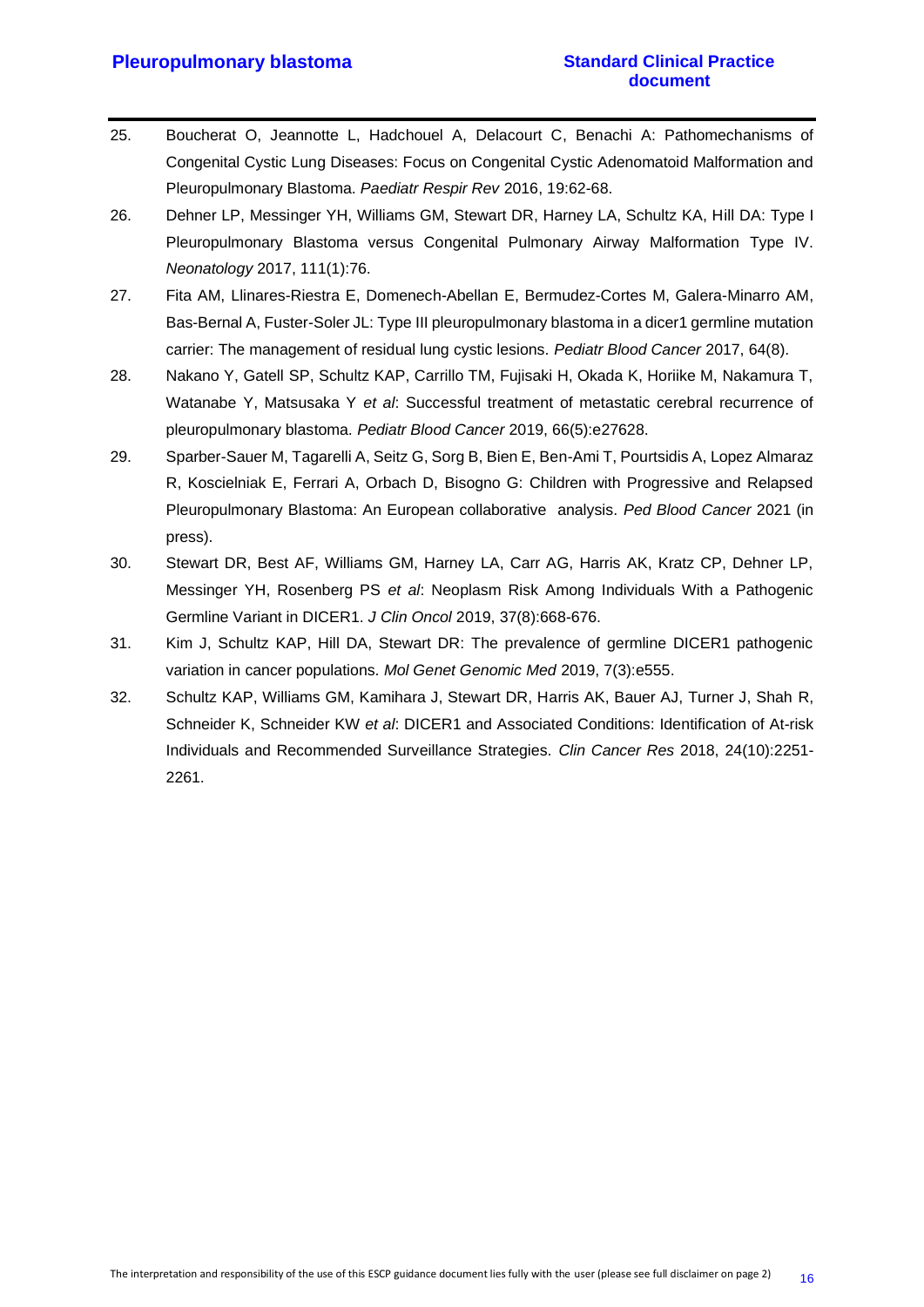## <span id="page-20-0"></span>**APPENDIX 1 - THERAPEUTIC FLOWCHART, THE PARTN-ER PROPOSAL**



*Abbreviations*: R0, microscopic complete surgery; R1, microscopic incomplete surgery; R2, macroscopic incomplete surgery; Ad-IVA: IVADo/IVA or VAIA regimens.

\* The decision for chemotherapy versus observation after surgery for Type I PPB depends on a variety of factors. *See text for details.*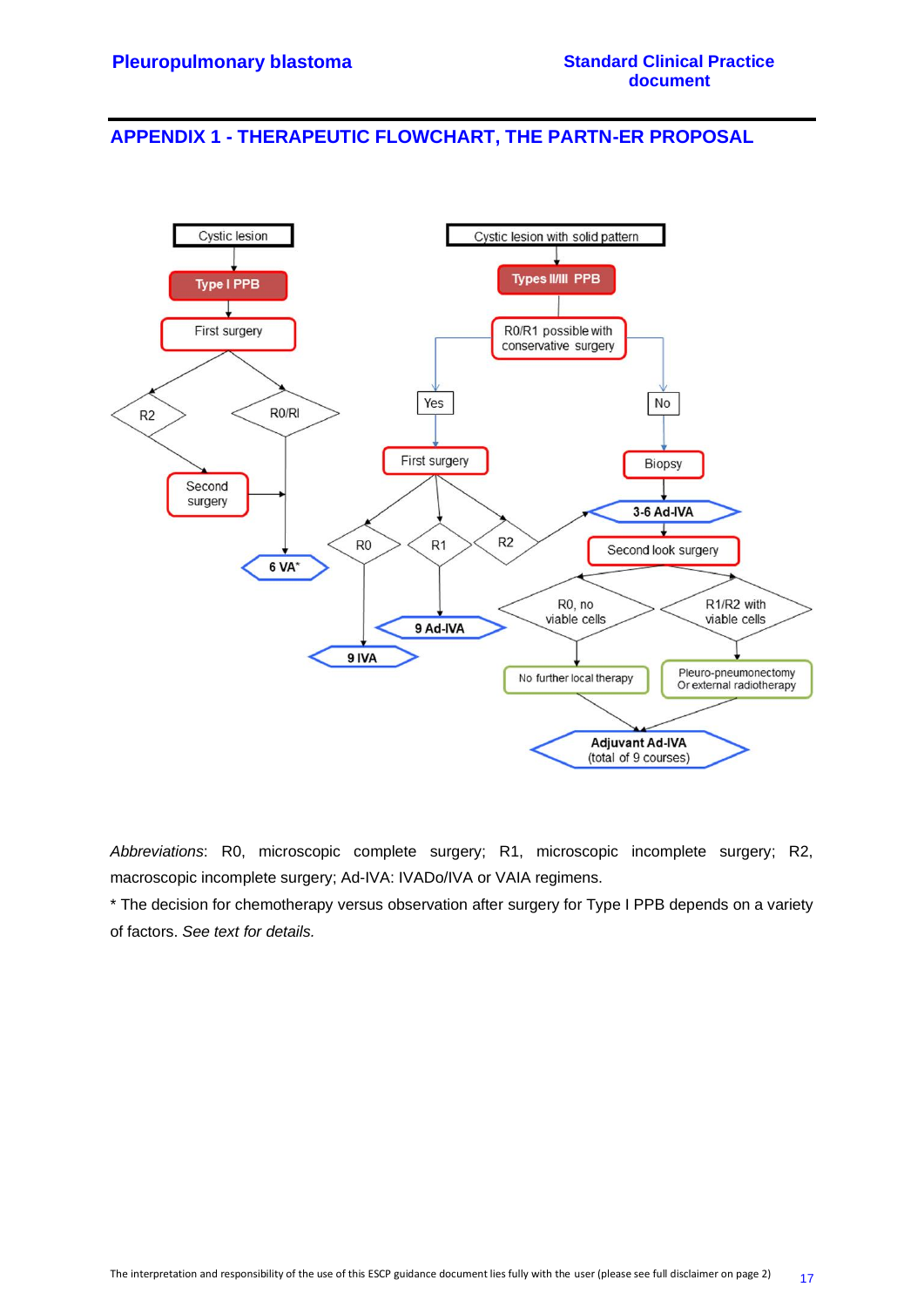# <span id="page-21-0"></span>**APPENDIX 2 – CHEMOTHERAPY SCHEDULES**

There is a 3-weeks interval between cycles for all the regimens described below. See details for dose modifications for young patients.

#### **VA regimen**

Vincristine, Actinomycin-D:

|        |   | V V V V        | v v v v        |              | v v v v |            |
|--------|---|----------------|----------------|--------------|---------|------------|
|        | A | $\mathbf A$    | $\mathbf{A}$   | $\mathbf{A}$ | A       | A          |
| Week 1 |   | 4              | $\overline{7}$ | 10           | 13      | 16         |
| Cycle  |   | $\mathfrak{D}$ | 3              | 4            | 5       | $6 \ldots$ |

**(V) Vincristine**: 1.5 mg/m² on day 1, 8, 15, 21 (max 2 mg per dose); bolus injection, in 10 ml 0.9% NaCl. **(A) Actinomycin-D**: 1.5 mg/m² on day 1 and day 21; IV in 10 ml G5% dextrose. **Total number of cycles**: 6 cycles.

#### **IVA regimen**

|         | V | v | v | v              | V | v |   |    |
|---------|---|---|---|----------------|---|---|---|----|
|         | A |   |   |                |   |   | A |    |
|         |   |   |   |                |   |   |   |    |
|         |   |   |   |                |   |   |   |    |
| Week 1  |   |   |   | $\overline{4}$ |   |   | 7 | 10 |
| Cycle 1 |   |   |   | 2              |   |   | 3 | 4  |

**(I) Ifosfamide**: 3 g/m²/day on day 1 and 2; IV 3 hours (total: 6 g/m²/course).

**(V) Vincristine**: 1.5 mg/m² on day 1 (+ day 8 and day 15 for the 2 first courses) (max 2 mg per dose); bolus injection, in 10 ml 0.9% NaCl.

**(A) Actinomycin-D**: 1.5 mg/m² on day 1; IV in 10 ml G5% dextrose.

**Total number of cycles**: 9 cycles.

A central line is essential and mandatory for the administration of hydration and Uromitexan.

Hyper-hydration (3 L/m²/day) and diuresis (75% of intake) should be strictly followed at diagnosis in the context of a respiratory distress with compressive pleural effusions.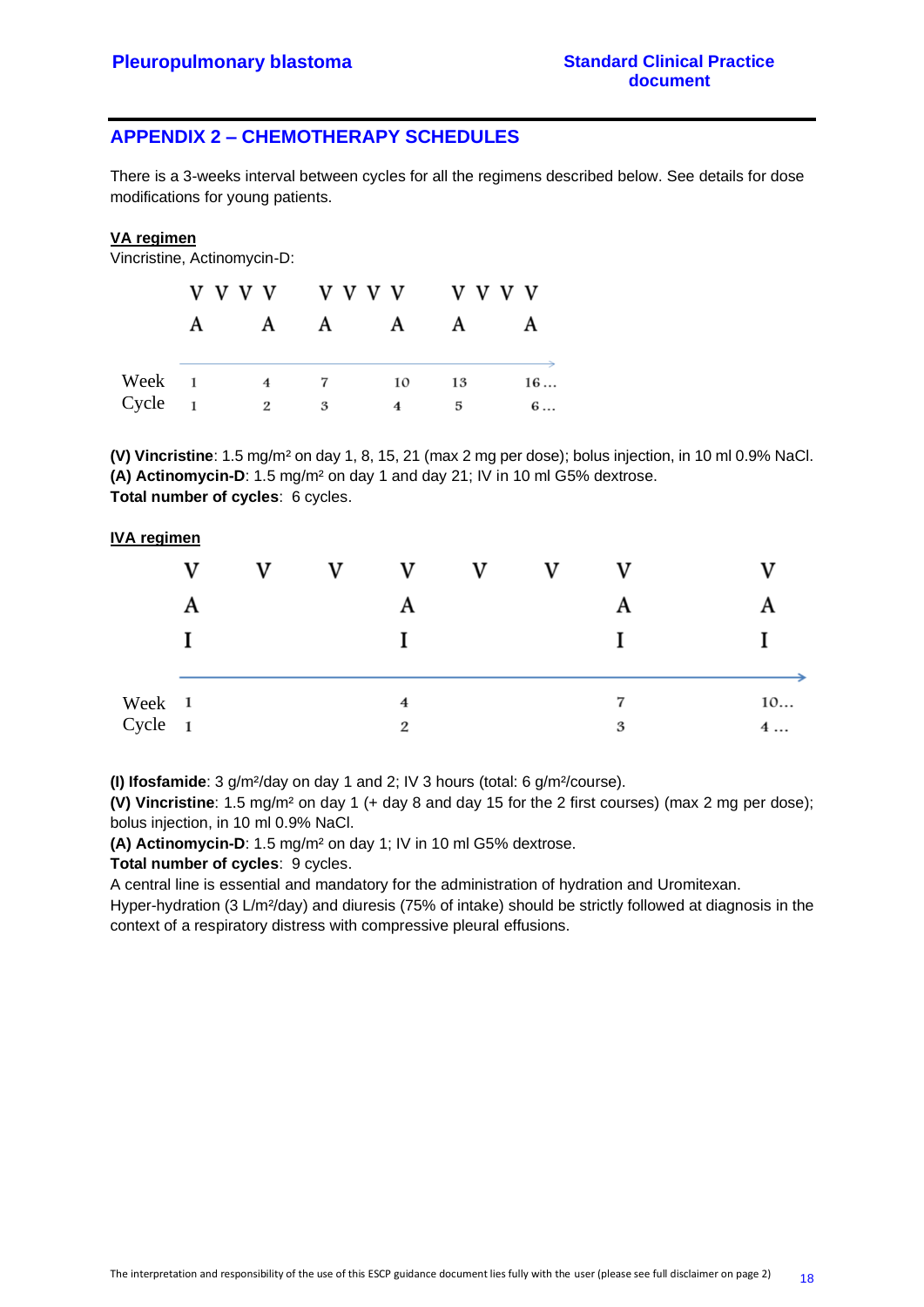#### **IVADo regimen**

|       | VVV<br>A<br>$\mathbf{Do}$ | A<br>Do | $\mathbf{A}$<br>Do | $\mathbf{v}$<br>$\mathbf{A}$<br>$\mathbf{D}\mathbf{o}$ | $\mathbf{A}$ | $\overline{r}$<br>$\mathbf{A}$ | 37<br>A | A | A     |  |
|-------|---------------------------|---------|--------------------|--------------------------------------------------------|--------------|--------------------------------|---------|---|-------|--|
| Week  |                           | 4       |                    | 10                                                     | 13           | 16                             | 19      |   | 22 25 |  |
| Cycle |                           |         |                    |                                                        |              | 6                              |         |   | Q     |  |

**(I) Ifosfamide**: 3 g/m²/day on day 1 and 2; IV 3 hours (total: 6 g/m²/course).

**(V) Vincristine**: 1.5 mg/m² on day 1 (+ day 8 and day 15 for the 2 first courses) (max 2 mg per dose); bolus injection, in 10 ml 0.9% NaCl.

**(A) Actinomycin-D**: 1.5 mg/m² on day 1; IV in 10 ml G5% dextrose.

**(Do) Doxorubicin**: 30 mg/m²/day on day 1 and 2; IV 4 hours in 0.9% NaCl (max 4 cycles).

#### **Total number of cycles**: 9 cycles.

A central line is essential for the administration of hydration and Uromitexan and Doxorubicin Hyper-hydration (3 L/m²/day) and diuresis (75% of intake) should be strictly followed at diagnosis in the context of a respiratory distress with compressive pleural effusions.

#### **VAIA regimen**

|       | <b>VVV</b><br>Ad | A | Ad                | $\overline{\mathbf{V}}$<br>Ad | A  | Ad           | T7<br>A | U<br>A | $\overline{\mathbf{V}}$<br>A |  |
|-------|------------------|---|-------------------|-------------------------------|----|--------------|---------|--------|------------------------------|--|
| Week  |                  |   |                   | 10                            | 13 | 16           | 19      | 22     | 25                           |  |
| Cycle |                  |   | $\mathbf{\Omega}$ | 4                             |    | $\mathsf{f}$ | ⇁       | Ջ      | 9                            |  |

**(I) Ifosfamide**: 3 g/m²/day on day 1 and 2; IV 3 hours (total: 6 g/m²/course).

**(V) Vincristine**: 1.5 mg/m² on day 1 (+ day 8 and day 15 for the 2 first courses) (max 2 mg per dose); bolus injection, in 10 ml 0.9% NaCl.

**(A) Actinomycin-D**: 1.5 mg/ m² on day 1; IV in 10 ml G5% dextrose.

**(Ad) Doxorubicin**: 40 mg/m²/day on day 1 and 2; IV 4 hours in 0.9% NaCl (max 4 cycles).

**Total number of cycles**: 9 cycles.

A central line is essential for the administration of hydration and Uromitexan and Doxorubicin

Hyper-hydration (3 L/m²/day) and diuresis (75% of intake) should be strictly followed at diagnosis in the context of a respiratory distress with compressive pleural effusions.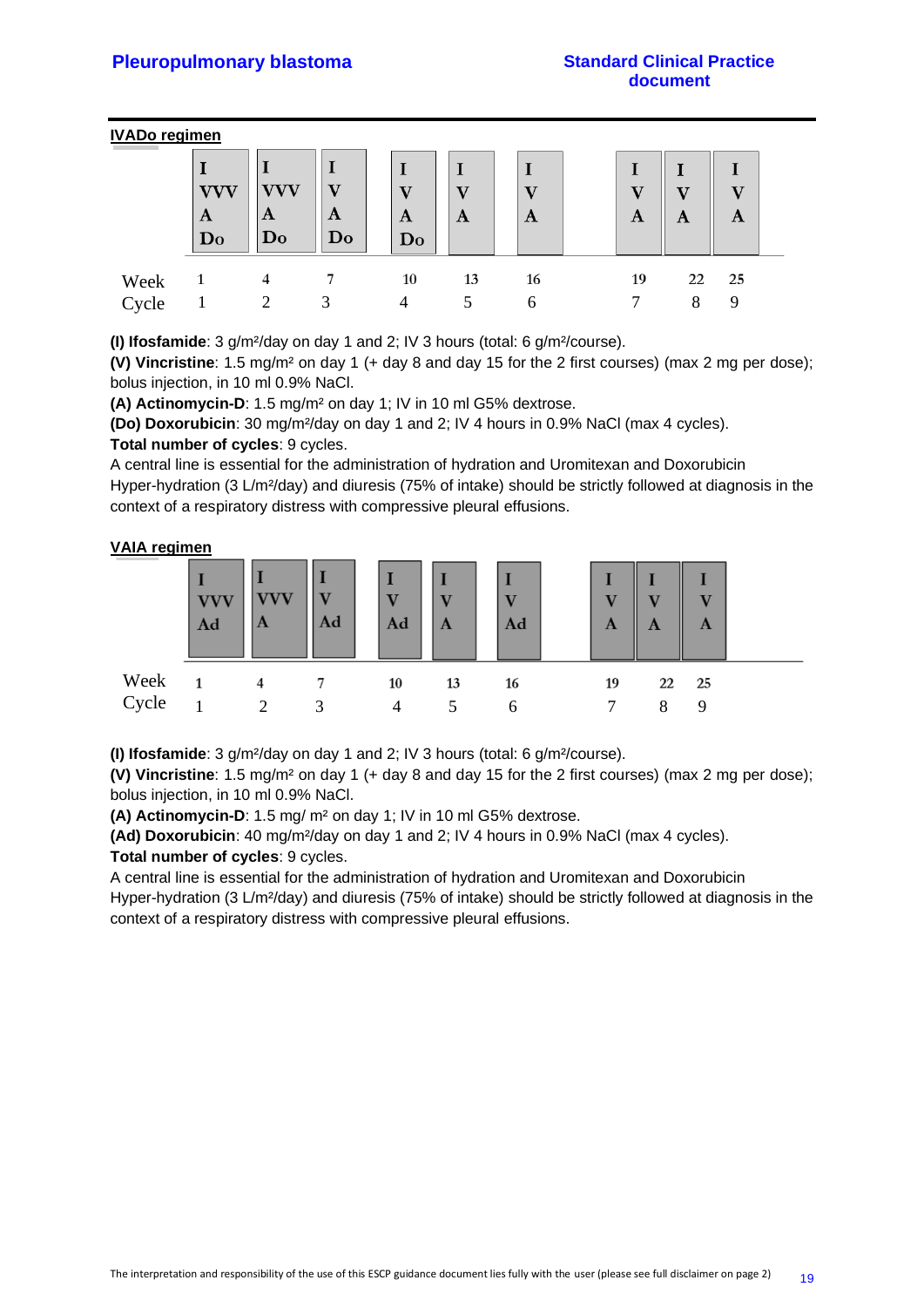#### **Modification by age and weight**

**Vincristine and Actinomycin-D**

- *For children < 3 months or < 5 kg*: 25 µg/kg/injection for the 2 first cycles (4 injections) then if good tolerance **33 µg/kg/injection** for further injections and 50 µg/kg/injection only when age > 6 months and weight  $> 8$  kg.

- *For children 3-6 months and 5-8 kg*: 33 µg/kg/injection for the 2 first cycles (4 injections) then if good tolerance **40 µg/kg/injection** for further injections and 50 µg/kg/injection only when age > 6 months and weight  $> 8$  kg.

- *For children 6-12 months and 8-10 kg:* 40 µg/kg/injection for the 2 first cycles (4 injections) then if good tolerance **50 µg/kg/injection** for further injections until age > 12 months and weight > 10 kg.

#### **Ifosfamide**

- *For children < 1 month:* no alkylating agent.

- *For children 1-3 months or < 5 kg*: 40 mg/kg/injection/day for the 2 first cycles (2 injections) then if good tolerance **60 mg/kg/injection/day** for further injections and 80 mg/kg/injection/day only when age  $> 6$  months and weight  $> 8$  kg.

- *For children 3-6 months and 5-8 kg*: 60 mg/kg/injection/day for the 2 first cycles (2 injections) then if good tolerance **80 mg/kg/injection/day** for further injections and 100 mg/kg/injection/day only when age  $> 6$  months and weight  $> 8$  kg.

- *For children 6-12 months and 8-10 kg:* 80 mg/kg/injection/day for the 2 first cycles (2 injections) then if good tolerance **100 mg/kg/injection/day** for further injections until age > 12 months and weight > 10 kg.

- *For children > 12 months and > 10 kg*: **3000 mg/m²/injection/day**.

#### **Doxorubicin (in IVADo regimen)**

- *For children < 3 months or < 5 kg*: no doxorubicin.

- *For children 3-6 months and 5-8 kg*: 0.6 mg/kg/injection for the 2 first cycles (2 injections) then if good tolerance **0.8 mg/kg/injection** for further injections and 1 mg/kg/injection only when age > 6 months and weight  $> 8$  kg.

- *For children 6-12 months and 8-10 kg:* 0.8 mg/kg/injection for the 2 first cycles (2 injections) then if good tolerance **1 mg/kg/injection** for further injections until age > 12 months and weight > 10 kg. - *For children > 12 months and > 10 kg*: **30 mg/m²/injection/day**.

#### **Doxorubicin (in VAIA regimen)**

*- For children < 3 months or <5 kg*: no doxorubicin.

- *For children 3-6 months and 5-8 kg*: 0.85 mg/kg/injection for the 2 first cycles (2 injections) then if good tolerance **1 mg/kg/injection** for further injections and 1 mg/kg/injection only when age > 6 months and weight  $> 8$  kg.

- *For children 6-12 months and 8-10 kg:* 1 mg/kg/injection for the 2 first cycles (2 injections) then if good tolerance **1.33 mg/kg/injection** for further injections until age > 12 months and weight > 10 kg.

- *For children > 12 months and > 10 kg*: **40 mg/m²/injection/day**.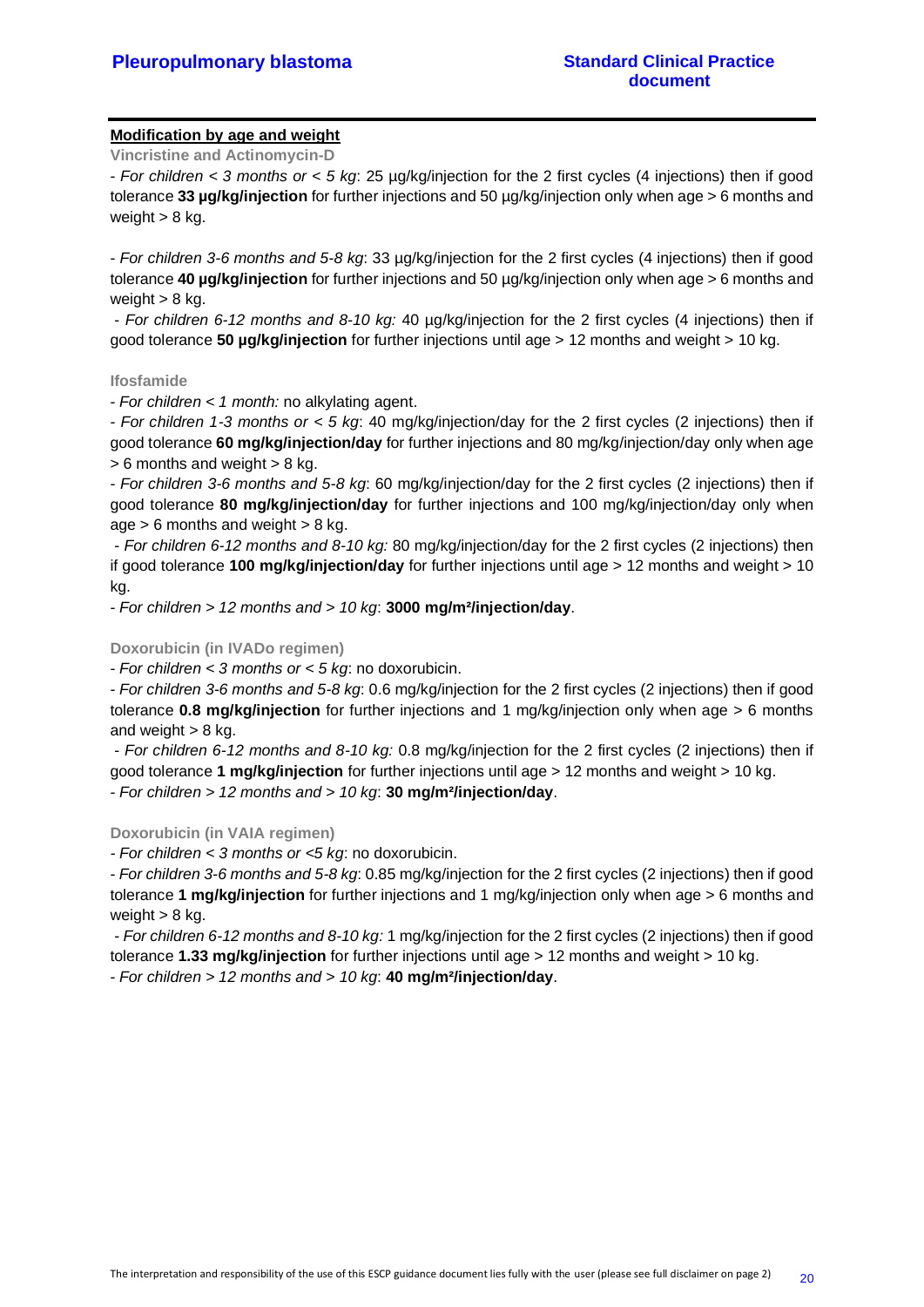# **VAC/VA regimen** (for type I PPB, international PPB registry)

|   | <b>Drug</b>          | Age                                                                    | <b>Dose</b>                                                     |  |  |  |  |  |
|---|----------------------|------------------------------------------------------------------------|-----------------------------------------------------------------|--|--|--|--|--|
|   |                      | $\geq$ 3 years                                                         | 1.5 mg/m <sup>2</sup> IV x 1 (maximum dose 2 mg)                |  |  |  |  |  |
| V | <b>Vincristine</b>   | $\geq 1$ year and < 3                                                  |                                                                 |  |  |  |  |  |
|   |                      | vears                                                                  | 0.05 mg/kg IV x 1 (maximum dose 2 mg)                           |  |  |  |  |  |
|   |                      | $<$ 1 year                                                             | $0.025$ mg/kg IV x 1                                            |  |  |  |  |  |
|   |                      | $\geq$ 3 year                                                          | 0.045 mg/kg (maximum dose 2.5 mg) IV X 1                        |  |  |  |  |  |
| А | <b>Actinomycin D</b> | $<$ 1 year                                                             | 0.025 mg/kg IV x 1                                              |  |  |  |  |  |
|   |                      | $\geq$ 3 year                                                          | 1200 mg/m <sup>2</sup> /dose IV as 1 hr infusion with IV fluids |  |  |  |  |  |
| C | Cyclophosphamide     |                                                                        | and MESNA, day 0 of weeks 1, 4, 7, 10                           |  |  |  |  |  |
|   |                      | $3 years$                                                              | 40 mg/kg/dose IV                                                |  |  |  |  |  |
| М | <b>MESNA</b>         | Use of Mesna with this dose of cyclophosphamide is the decision of the |                                                                 |  |  |  |  |  |
|   |                      | treating physician and institution                                     |                                                                 |  |  |  |  |  |

| <b>Week of therapy:</b>  |       | 2  | з  | 4  | 5  | 6  |                | 8  | 9  | 10    | 11                | 12 |
|--------------------------|-------|----|----|----|----|----|----------------|----|----|-------|-------------------|----|
| <b>Vincristine:</b>      | V     | v  | V  | v  | v  | v  | v              | v  | V  |       |                   |    |
| <b>Actinomycin D:</b>    | A     |    |    | A  |    |    | A              |    |    | A     |                   |    |
| <b>Cyclophosphamide:</b> | C     |    |    | c  |    |    | C              |    |    | C     |                   |    |
| Mesna*:                  | $M^*$ |    |    | M* |    |    | M <sup>*</sup> |    |    | $M^*$ |                   |    |
|                          |       |    |    |    |    |    |                |    |    |       |                   |    |
| <b>Week of therapy:</b>  | 13    | 14 | 15 | 16 | 17 | 18 | 19             | 20 | 21 | 22    | 23                |    |
| <b>Vincristine:</b>      | v     | V  | V  | v  | V  | v  | v              | v  | V  |       | <b>End of</b>     |    |
|                          |       |    |    |    |    |    |                |    |    |       | <b>Therapy</b>    |    |
| <b>Actinomycin D:</b>    | A     |    |    | A  |    |    | A              |    |    | A     | <b>Evaluation</b> |    |
|                          |       |    |    |    |    |    |                |    |    |       |                   |    |